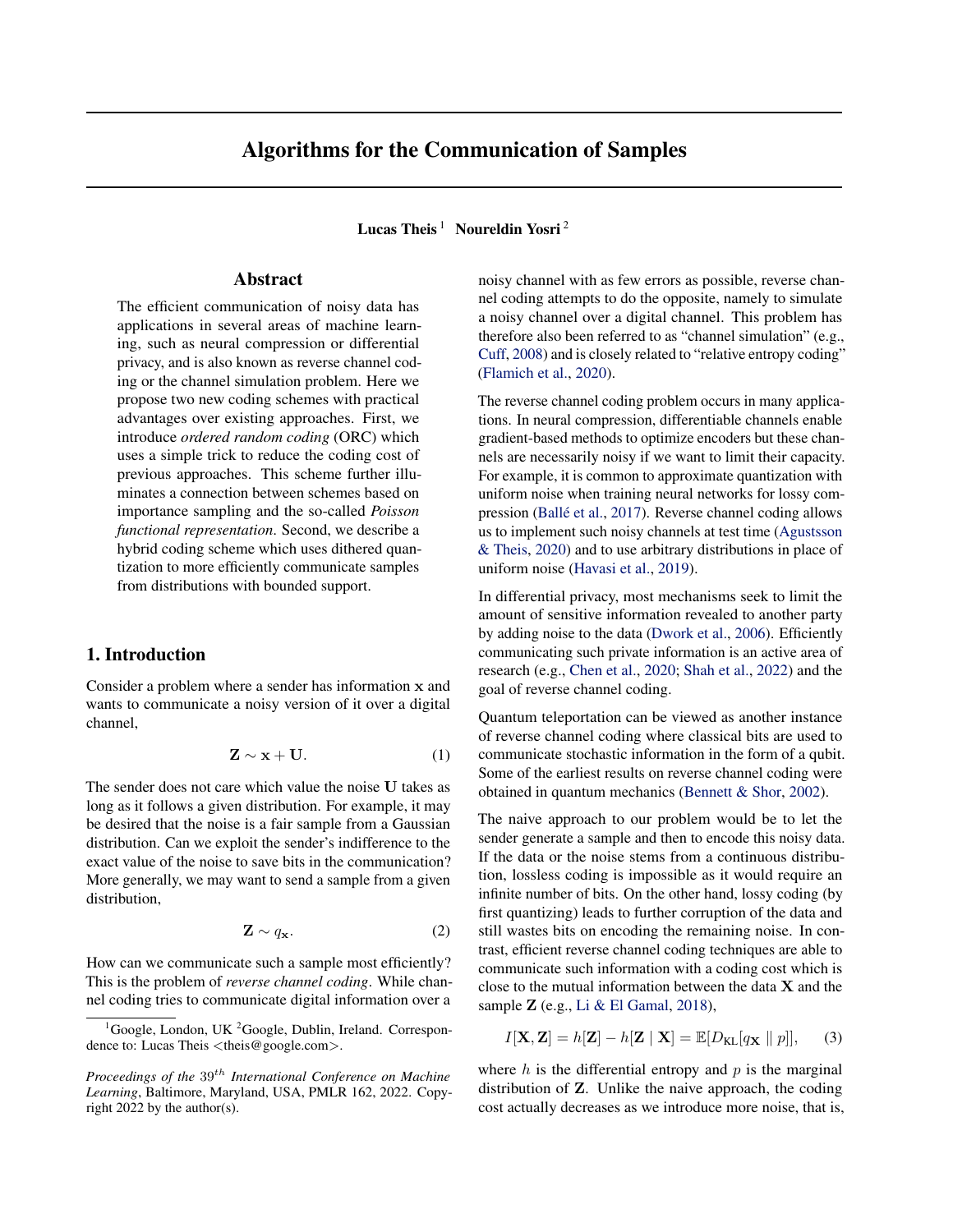when the (differential) entropy of  $q<sub>X</sub>$  increases.

More formally, a *reverse channel code* consists of an encoder  $f$  and a decoder  $g$ ,

$$
f: \mathcal{X} \times [0, 1) \to \mathbb{N}_0, \quad g: \mathbb{N}_0 \times [0, 1) \to \mathcal{Z}, \quad (4)
$$

where  $X$  and  $Z$  are arbitrary spaces. The encoder takes  $x \in \mathcal{X}$  together with a possibly infinite number of bits represented by a real number  $u \in [0, 1)$  and outputs a discrete representation  $k \in \mathbb{N}_0$ . The decoder accepts k and u and outputs  $z \in \mathcal{Z}$ .

Assume X and Z are random variables jointly distributed over  $\mathcal{X} \times \mathcal{Z}$  such that  $I[\mathbf{X}, \mathbf{Z}] < \infty$ . Let  $K = f(\mathbf{X}, U)$ where  $U$  is a random variable uniformly distributed over  $[0, 1)$  and independent of **X**. For simplicity, we will assume that for all  $x \in \mathcal{X}$  the conditional distribution of Z given  $X = x$  has a density  $q_x$  with respect to a Borel or counting measure on Z. A *reverse channel coding problem* is any problem which tries to find a code such that  $H[K \mid U]$ is small and the distribution of  $g(K, U)$  is simultaneously close to  $q_x$  in some well-defined sense. In this paper, we will measure closeness in terms of the total variation divergence (Eq. [15\)](#page-2-0).

Here we assume that the encoder and decoder have access to a *shared source of randomness* U which we may therefore also be used to encode K at a coding cost close to  $H[K | U]$ . Other variants of reverse channel coding limit the amount of shared randomness which can be used but are not considered here.

In the following, we will first provide an overview of a few useful algorithms implementing reverse channel codes. For instance, we will describe a practical algorithm based on the so-called Poisson functional representation [\(Li & El Gamal,](#page-9-2) [2018\)](#page-9-2). We will then introduce new algorithms with practical advantages over existing approaches along with theoretical results on their properties, which represents our main contribution. As a further contribution, we will present a unifying view of some of the algorithms which helps to clarify the relationship between them and sheds light on their empirical behavior. Finally, we will provide the first direct empirical comparison between different reverse channel coding algorithms. All proofs and additional empirical results can be found in the appendix.

## 2. Related work

The *reverse Shannon theorem* of [Bennett & Shor](#page-8-6) [\(2002\)](#page-8-6) shows that a sender who has access to  $X$  can communicate an instance of Z at a cost which is close to the two random variables' mutual information. Many papers have considered problems related to reverse channel coding and derived bounds on the coding cost of communicating a sample (e.g., [Cover & Permuter,](#page-8-7) [2007;](#page-8-7) [Harsha et al.,](#page-9-3) [2007;](#page-9-3) [Braverman](#page-8-8)

[& Garg,](#page-8-8) [2014\)](#page-8-8). To our knowledge, the sharpest known upper bound was provided by [Li & Anantharam](#page-9-4) [\(2021\)](#page-9-4) who showed that an optimal code using shared randomness does not require more than

<span id="page-1-0"></span>
$$
I[X, Z] + \log(I[X, Z] + 1) + 4.732 \tag{5}
$$

bits on average to communicate an exact sample. On the other hand, [Li & El Gamal](#page-9-2) [\(2018\)](#page-9-2) showed that distributions exist for which the coding cost is at least

$$
I[\mathbf{X}, \mathbf{Z}] + \log(I[\mathbf{X}, \mathbf{Z}] + 1) - 1.
$$
 (6)

That is, the bound in Eq. [5](#page-1-0) cannot be improved significantly without making additional assumptions about the distributions involved (see also [Braverman & Garg,](#page-8-8) [2014\)](#page-8-8). Note that the communication overhead (the second and third term) becomes relatively less important as the transmitted amount of information increases.

Most general reverse channel coding algorithms operate on the same basic principle. First, a potentially large number of candidates is generated from a fixed distribution which is known to the sender and receiver,

$$
\mathbf{Z}_n \sim p,\tag{7}
$$

where  $n \in \mathbb{N}$  or  $n \in \{1, \ldots, N\}$ . Both the sender and receiver are able to generate these candidates without communication by using a shared source of randomness. In practice, this will typically be a pseudorandom number generator with a common seed that has been established in advance. The sender selects an index  $N^*$  according to some distribution such that, at least approximately,

$$
\mathbf{Z}_{N^*} \sim q_{\mathbf{x}}.\tag{8}
$$

Note that only  $N^*$  needs to be communicated and this can be done efficiently if  $H[N^*]$  is small. The main difference between algorithms is in how  $N^*$  is decided.

[Li & El Gamal](#page-9-5) [\(2017\)](#page-9-5) described an algorithm for communicating samples from distributions with log-concave PDFs without common randomness. Without a shared source of randomness, the number of bits required is at least *Wyner's common information* [\(Wyner,](#page-9-6) [1975;](#page-9-6) [Cuff,](#page-8-0) [2008\)](#page-8-0), which can be significantly larger than the mutual information [\(Xu et al.,](#page-9-7) [2011\)](#page-9-7). In the following, we therefore focus on algorithms with access to common randomness.

[Agustsson & Theis](#page-8-3) [\(2020\)](#page-8-3) showed that there is no general algorithm whose computational complexity is polynomial in the communication cost. That is, as the amount of information transmitted increases, general purpose algorithms become prohibitively expensive. One solution to this problem is to split information into chunks and to encode these chunks separately [\(Havasi et al.,](#page-9-0) [2019;](#page-9-0) [Flamich et al.,](#page-8-1) [2020\)](#page-8-1).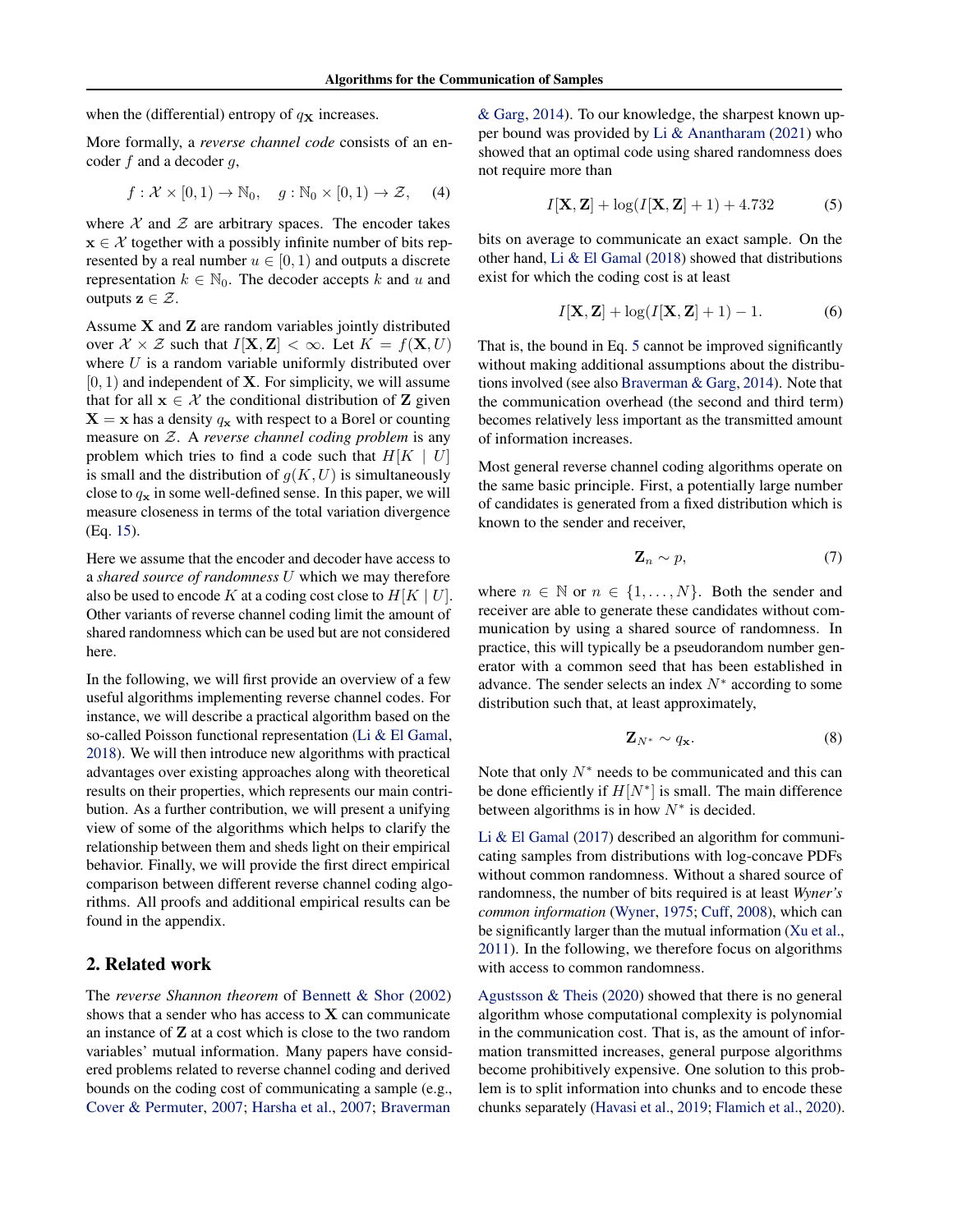However, this reduces statistical efficiency as each chunk will contribute its own overhead to the overall coding cost. We therefore typically find tension between the computational efficiency and the coding efficiency of a scheme.

A more well-known idea in machine learning is *bits-back coding* [\(Wallace,](#page-9-8) [1990;](#page-9-8) [Hinton & Van Camp,](#page-9-9) [1993\)](#page-9-9) which at first glance may appear closely related to reverse channel coding. Here, the goal is to losslessly compress a source X using a model of its joint distribution with a set of latent variables Z. Encoding an instance x involves sampling  $\mathbf{Z} \sim q_{\mathbf{x}}$  while using previously encoded bits as a source of randomness. The data and latent variables are subsequently encoded using the model's joint distribution [\(Townsend](#page-9-10) [et al.,](#page-9-10) [2019\)](#page-9-10). Unlike reverse channel coding, however, bitsback coding necessarily transmits a perfect copy of the data, that is, it is an implementation of lossless source coding. On the other hand, reverse channel coding can be viewed as a generalization of source coding. Lossless source coding is recovered as a special case when choosing  $q_{\mathbf{x}}(\mathbf{z}) = \delta(\mathbf{z}-\mathbf{x})$ .

## 3. Algorithms

We will first continue the discussion of related work by introducing existing algorithms for the simulation of noisy channels. New methods and results are presented in Sections [3.4,](#page-3-0) [3.5,](#page-4-0) and [3.7.](#page-5-0)

#### 3.1. Rejection sampling

*Rejection sampling* (RS) is a method for generating a sample from one distribution given samples from another distribution. As an introductory example, we show how RS can be turned into a reverse channel coding scheme.

Let  $\mathbf{Z}_n$  be candidates drawn independently from a proposal distribution p. Further, let  $U_n \sim$  Uniform([0, 1)). RS selects the first index  $N_{\text{RS}}^*$  such that

$$
U_{N_{\rm RS}^*} \le w_{\min} \frac{q_{\mathbf{x}}(\mathbf{Z}_{N_{\rm RS}^*})}{p(\mathbf{Z}_{N_{\rm RS}^*})}
$$
(9)

where  $w_{\text{min}}$  is any number such that

$$
w_{\min} \le \inf_{\mathbf{z}} \frac{p(\mathbf{z})}{q_{\mathbf{x}}(\mathbf{z})},\tag{10}
$$

ensuring that the right-hand side in Eq. [9](#page-2-1) is smaller than 1. If  $w_{\text{min}} > 0$ , then  $N^*$  will be finite and, crucially,

$$
\mathbf{Z}_{N_{\rm RS}^*} \sim q_{\mathbf{x}}.\tag{11}
$$

A sender could thus communicate a sample from  $q_x$  by sending  $N_{RS}^*$ , assuming the receiver already has access to the candidates  $\mathbf{Z}_n$ . Note that this works even when the distribution is continuous since  $N_{RS}^*$  will still be discrete. While  $w_{\text{min}}$  can be chosen to depend on x, in the following

analysis we assume for simplicity that the same value is chosen for all target distributions  $q_{\mathbf{x}}$ .

Let us consider the coding cost of encoding  $N_{\text{RS}}^*$ . The average probability of accepting a candidate is

$$
\int p(\mathbf{z})w_{\min}\frac{q_{\mathbf{x}}(\mathbf{z})}{p(\mathbf{z})}d\mathbf{z}=w_{\min}.
$$
 (12)

The marginal distribution of  $N_{\text{RS}}^*$  is therefore a geometric distribution whose entropy can be bounded by

$$
H[N_{\rm RS}^*] \le -\log w_{\rm min} + 1/\ln 2. \tag{13}
$$

Rejection sampling is efficient if  $H[N_{\text{RS}}^{*}]$  is not much more than the information contained in Z. While it is easy to construct examples where RS is efficient, it is also easy to construct examples where  $-\log w_{\text{min}}$  is significantly larger than  $I[X, Z]$ . For instance, the density ratio in Eq. [10](#page-2-2) may be unbounded. However, if we are willing to accept an approximate sample, then there are ways to limit the coding cost even then. For example, we may unconditionally accept the Nth candidate if the first  $N - 1$  candidates are rejected. In this case, the distribution of  $\mathbf{Z}_{N^*}$  will be a mixture distribution with density

<span id="page-2-0"></span>
$$
\beta p(\mathbf{z}) + (1 - \beta) q_{\mathbf{x}}(\mathbf{z}), \tag{14}
$$

where  $\beta = (1 - w_{\text{min}})^{N-1}$  is the probability of rejecting all  $N-1$  candidates. The quality of a sample is often measured in terms of the *total variation distance* (TVD),

$$
D_{\text{TV}}[p, q] = \frac{1}{2} \int |p(\mathbf{z}) - q(\mathbf{z})| \, d\mathbf{z}.
$$
 (15)

When measuring the distance of the mixture distribution from the target distribution  $q_x$ , we obtain

$$
D_{\text{TV}}[\beta p + (1 - \beta) q_{\mathbf{x}}, q_{\mathbf{x}}] = \beta D_{\text{TV}}[p, q_{\mathbf{x}}].
$$
 (16)

<span id="page-2-1"></span>That is, the divergence decays exponentially with N.

<span id="page-2-2"></span>An alternative approach to limiting the coding cost is to choose an invalid but larger  $w_{\text{min}}$ . [Harsha et al.](#page-9-3) [\(2007\)](#page-9-3) described a related approach which effectively uses  $w_{\text{min}} = 1$ but is nevertheless able to produce an exact sample by adjusting the target distribution after each candidate rejection (Appendix A). However, their approach is computationally expensive and often infeasible for continuous distributions.

#### 3.2. Minimal random coding

An approach closely related to *importance sampling* was first considered by [Cuff](#page-8-0) [\(2008\)](#page-8-0) and later dubbed *likelihood encoder* [\(Song et al.,](#page-9-11) [2016\)](#page-9-11). The approach was independently rediscovered in machine learning by [Havasi et al.](#page-9-0) [\(2019\)](#page-9-0) who referred to it as *minimal random coding* (MRC) and used it for model compression. It has since also been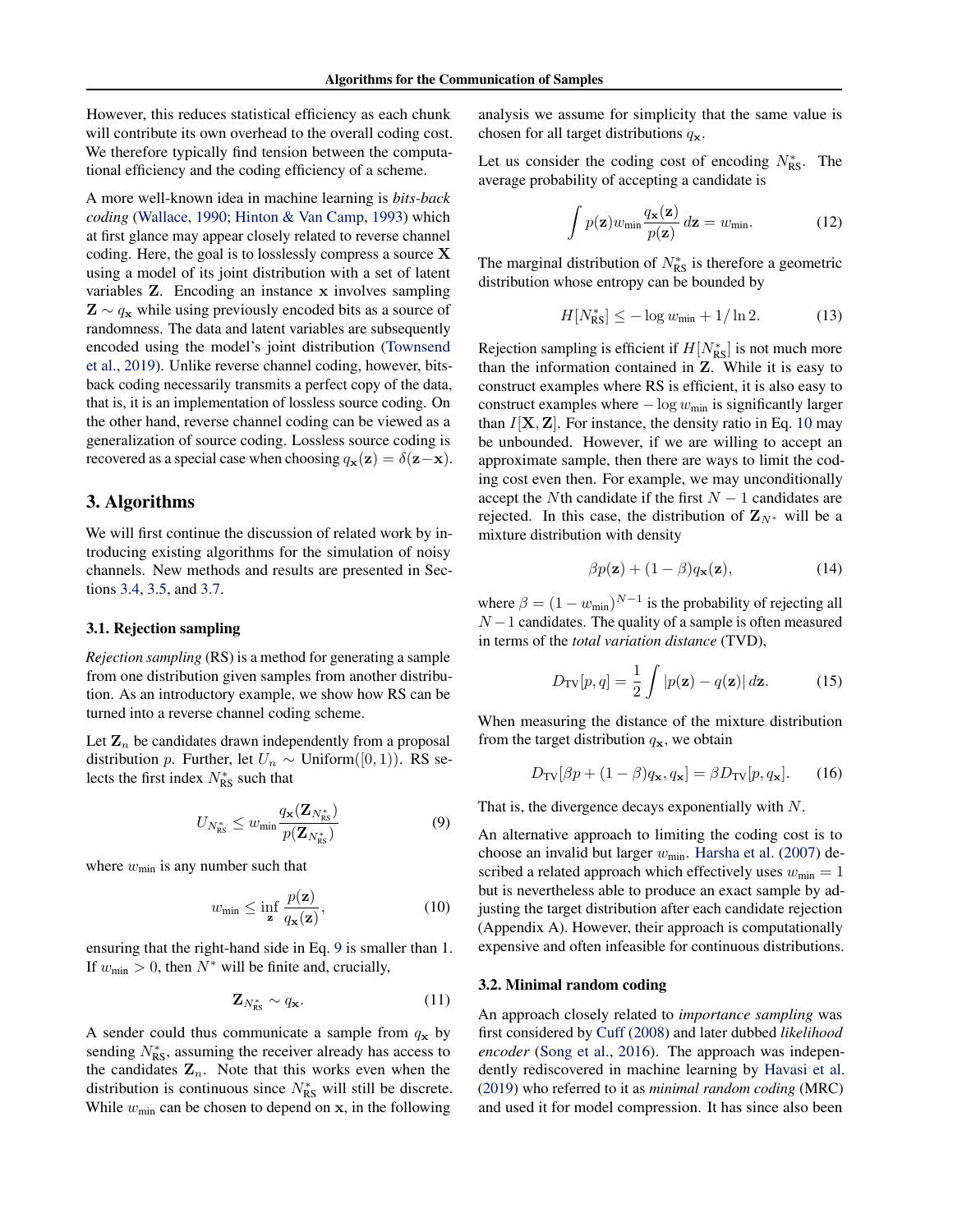used for lossy image compression [\(Flamich et al.,](#page-8-1) [2020\)](#page-8-1). Unlike [Havasi et al.](#page-9-0) [\(2019\)](#page-9-0), [Cuff](#page-8-0) [\(2008\)](#page-8-0) only considered discrete distributions and assumed that  $p$  is the true marginal distribution of the data. But [Cuff](#page-8-0) [\(2008\)](#page-8-0) also described a more general approach where the amount of shared randomness between the sender and receiver is limited.

In MRC, the sender picks one of  $N$  candidates by sampling an index  $N_{\text{MRC}}^*$  from the distribution

$$
\pi_{\mathbf{x}}(n) \propto q_{\mathbf{x}}(\mathbf{Z}_n)/p(\mathbf{Z}_n). \tag{17}
$$

Unlike RS, the distribution of  $\mathbf{Z}_{N^*_{\text{MRC}}}$  (call it  $\tilde{q}_\mathbf{x}$ ) will in general only approximate  $q_x$ . On the other hand, the coding cost of MRC can be significantly smaller. [Havasi et al.](#page-9-0) [\(2019\)](#page-9-0) showed that under reasonable assumptions, samples from  $\tilde{q}_x$  will be similar to samples from  $q_x$  if the number of candidates is

$$
N = 2^{D_{\text{KL}}\left[q_{\mathbf{x}} \parallel p\right] + t} \tag{18}
$$

for some  $t > 0$ . That is, the number of candidates required to guarantee a sample of high quality grows exponentially with the amount of information gained by the receiver.

Since acceptable candidates may appear anywhere in the sequence of candidates, each index is a priori equally likely to be picked. That is, the marginal distribution of  $N_{\text{MRC}}^*$  is uniform and its entropy is

$$
H[N_{\text{MRC}}^*] = \log N. \tag{19}
$$

#### 3.3. Poisson functional representation

[Li & El Gamal](#page-9-2) [\(2018\)](#page-9-2) studied the following *Poisson functional representation* (PFR) of a random variable. Let  $T_n$ be the arrival times of a homogeneous Poisson process on the non-negative real line such that  $T_n \geq 0$  and  $T_n \leq T_{n+1}$ for all  $n \in \mathbb{N}$ . Let

$$
\mathbf{Z}_n \sim p, \qquad N_{\text{PFR}}^* = \underset{n \in \mathbb{N}}{\text{argmin}} \ T_n \frac{p(\mathbf{Z}_n)}{q_{\mathbf{x}}(\mathbf{Z}_n)}.
$$
 (20)

for all  $n \in \mathbb{N}$ . Then  $\mathbf{Z}_{N_{\text{PFR}}^{*}}$  has the distribution  $q_{\mathbf{x}}$ . The same construction was already considered by [Maddison](#page-9-12) [\(2016\)](#page-9-12) for the purpose of Monte Carlo integration but not for channel simulation.

As in RS, the index  $N_{\text{PFR}}^*$  picks one of infinitely many candidates and we obtain an exact sample from the target distribution. However, [Li & El Gamal](#page-9-2) [\(2018\)](#page-9-2) provided much stronger guarantees for the coding cost of the  $N_{\text{PFR}}^*$ . In particular,

$$
H[N_{\text{PFR}}^*] \le I[\mathbf{X}, \mathbf{Z}] + \log(I[\mathbf{X}, \mathbf{Z}] + 1) + 4. \tag{21}
$$

The distribution of  $N_{\text{PFR}}^*$  takes a more complicated form than in RS or MRC [\(Li & Anantharam,](#page-9-4) [2021,](#page-9-4) Eq. 29). Nevertheless, a coding cost corresponding to the bound above can

### <span id="page-3-2"></span>Algorithm 1 PFR

**Require:**  $p, q, w_{min}$ 1:  $t, n, s^* \leftarrow 0, 1, \infty$ 

#### 2: repeat

<span id="page-3-3"></span>

| 3:  | $z \leftarrow$ simulate $(n, p)$             | $\triangleright$ Candidate generation    |
|-----|----------------------------------------------|------------------------------------------|
| 4:  | $t \leftarrow t + \exp \circ n(n,1)$         | $\triangleright$ Poisson process         |
| -5: | $s \leftarrow t \cdot p(z)/q(z)$             | $\triangleright$ Candidate's score       |
| 6:  | if $s < s^*$ then                            | $\triangleright$ Accept/reject candidate |
| 7:  | $s^*, n^* \leftarrow s, n$                   |                                          |
| 8:  | end if                                       |                                          |
|     | 9: $n \leftarrow n+1$                        |                                          |
|     | 10: <b>until</b> $s^* \leq t \cdot w_{\min}$ |                                          |
|     | 11: <b>return</b> $n^*$                      |                                          |

<span id="page-3-5"></span>be achieved by entropy encoding  $N_{\text{PFR}}^*$  with a simple Zipf distribution  $p_{\lambda}(n) \propto n^{-\lambda}$  where [\(Li & El Gamal,](#page-9-2) [2018\)](#page-9-2)

<span id="page-3-4"></span>
$$
\lambda = 1 + 1/(I[\mathbf{X}, \mathbf{Z}] + e^{-1} \log e + 1). \tag{22}
$$

A downside of the PFR is that it depends on an infinite number of candidates. Unlike rejection sampling, we cannot consider the candidates in sequence but generally have to consider the scores of all candidates (Eq. [20\)](#page-3-1). However, if we can bound the density ratio as in rejection sampling (Eq. [10\)](#page-2-2), then we can terminate our search for the best candidate after considering a finite number of them. Let

$$
S_n^* = \min_{i \le n} T_i \frac{p(\mathbf{Z}_i)}{q_\mathbf{x}(\mathbf{Z}_i)}\tag{23}
$$

<span id="page-3-1"></span>be the smallest score observed after taking into account  $n$ candidates. Since  $T_m \geq T_n$  for all  $m > n$ , all further scores will be at least  $T_n w_{\text{min}}$ . Hence, if  $S_n^* \leq T_n w_{\text{min}}$ , we can terminate the search. Algorithm [1](#page-3-2) summarizes this idea. Here, simulate  $(n, p)$  is a function which simulates a distribution  $p$  by returning the *n*th pseudorandom sample derived from  $n$  and an implicit random seed. Similarly,  $\exp$ on $(n, 1)$  simulates an exponential distribution with rate 1. The computational complexity of this algorithm is the same as RS, with an expected number of iterations of  $1/w_{min}$ [\(Maddison,](#page-9-12) [2016\)](#page-9-12).

#### <span id="page-3-0"></span>3.4. Ordered random coding

In the following we show that, interestingly, a slight modification of MRC is able to reduce the entropy of the selected index while maintaining the exact distribution of the communicated sample.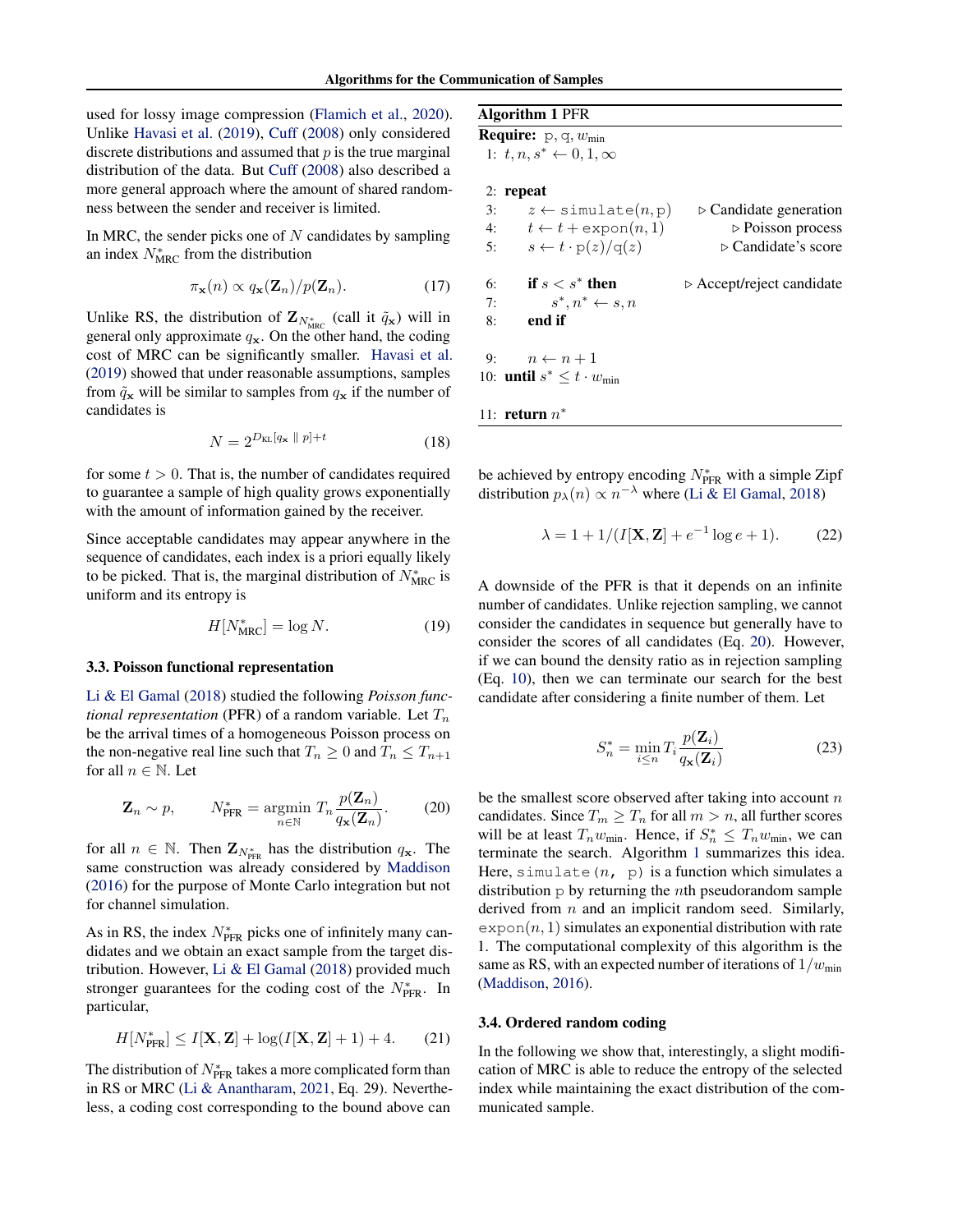To generate a sample from  $\pi_{\mathbf{x}}$  (Eq. [17\)](#page-3-3), we can write

$$
N^* = \underset{n \leq N}{\operatorname{argmax}} \log q_{\mathbf{x}}(\mathbf{Z}_n) - \log p(\mathbf{Z}_n) + G_n, \quad (24)
$$

where the  $G_n$  are Gumbel distributed random variables [\(Gumbel,](#page-8-9) [1954\)](#page-8-9) with scale parameter 1. This is the wellknown Gumbel-max trick for sampling from a categorical distribution [\(Maddison et al.,](#page-9-13) [2014\)](#page-9-13). We can show that this trick still works if we arbitrarily permute the Gumbel random variables, as long as the permutation does not depend on the values of the candidates  $\mathbf{Z}_n$ . In particular, we have the following result.

**Theorem 3.1.** Let  $\tilde{G}_n$  be the result of sorting the Gumbel random variables in decreasing order such that  $\tilde{G}_1 \geq \cdots \geq$  $G_N$  *and define* 

$$
\tilde{N}^* = \underset{n \leq N}{\operatorname{argmax}} \log q_{\mathbf{x}}(\mathbf{Z}_n) - \log p(\mathbf{Z}_n) + \tilde{G}_n. \tag{25}
$$

*Then*  $\mathbf{Z}_{N^*} \sim \mathbf{Z}_{\tilde{N}^*}.$ 

While the distribution of  $\mathbf{Z}_{\tilde{N}^*}$  remains the same, the distribution of  $\tilde{N}^*$  is no longer uniform but biased towards smaller indices. Since  $N^*$  is uniform, we must have  $H[\tilde{N}^*] \le H[N^*]$ . In the next section, we show that  $H[\tilde{N}^*]$ is in fact on a par with  $H[N<sub>pFR</sub><sup>*</sup>]$ . We dub the approach *ordered random coding* (ORC) and pseudocode for ORC is provided in Appendix B.

As for the sample quality, it improves quickly once the coding cost exceeds the information contained in a sample. In particular, we have the following corollary to the results of [Chatterjee & Diaconis](#page-8-10) [\(2018\)](#page-8-10) and [Havasi et al.](#page-9-0) [\(2019\)](#page-9-0).

**Corollary 3.2.** *Let*  $\tilde{q}_x$  *be the distribution of*  $\mathbf{Z}_{\tilde{N}^*}$  *where* N˜ <sup>∗</sup> *is defined as in Theorem [3.1.](#page-4-1) If the number of candi*dates is  $N = 2^{D_{\text{KL}}[q_{\textbf{x}} \parallel p] + t}$  for some  $t \geq 2e^{-1} \log e$  and  $p(\mathbf{z})/q_{\mathbf{x}}(\mathbf{z}) \geq w_{\text{min}} > 0$  for all  $\mathbf{z}$ , then

$$
D_{\rm TV}[\tilde{q}_\mathbf{x}, q_\mathbf{x}] \le 4\varepsilon \tag{26}
$$

*where with*  $B = -\log w_{\text{min}}$  *we have* 

$$
\epsilon \le 2^{-t/8} + \sqrt{2} \exp\left(-\frac{1}{4B^2}(t/2 - e^{-1}\log e)^2\right). \tag{27}
$$

#### <span id="page-4-0"></span>3.5. A unifying view

In this section we show a close connection between methods based on importance sampling and the PFR. First, we can rewrite Eq. [24](#page-4-2) as follows,

$$
N_{\text{MRC}}^* = \underset{n \leq N}{\operatorname{argmin}} S_n \frac{p(\mathbf{Z}_n)}{q_{\mathbf{x}}(\mathbf{Z}_n)}
$$
(28)

<span id="page-4-2"></span>where  $S_n$  are exponentially distributed with rate 1. This is true because  $-\log S_n$  is Gumbel distributed. Note the similarity to the PFR,

$$
N_{\text{PFR}}^* = \underset{n \in \mathbb{N}}{\text{argmin}} \ T_n \frac{p(\mathbf{Z}_n)}{q_\mathbf{x}(\mathbf{Z}_n)},\tag{29}
$$

where  $T_n \sim \sum_{m=1}^n S_m$ . ORC, on the other hand, first sorts the exponential random variables,  $\tilde{S}_1 \leq \cdots \leq \tilde{S}_N$ , before choosing

$$
N_{\text{ORC}}^* = \underset{n \leq N}{\text{argmin}} \ \tilde{S}_n \frac{p(\mathbf{Z}_n)}{q_{\mathbf{x}}(\mathbf{Z}_n)}.
$$
 (30)

<span id="page-4-1"></span>It turns out that (Rényi, [1953\)](#page-9-14)

<span id="page-4-3"></span>
$$
\tilde{S}_n \sim \sum_{m=1}^n \frac{S_m}{N-m+1}.\tag{31}
$$

This allows us to generate the sorted exponential variables in  $O(N)$  instead of  $O(N \log N)$  time with sorting. More interestingly, Eq. [31](#page-4-3) reveals a close connection to the PFR. Where the PFR uses cumulative sums of exponential random variables, ORC uses weighted sums. This representation allows us to arrive at the following result.

**Theorem 3.3.** Let  $S_n$  be exponentially distributed RVs and  $\mathbf{Z}_n \sim p$  *for all*  $n \in \mathbb{N}$  *(i.i.d.), and let* 

$$
T_n = \sum_{m=1}^{n} S_m, \quad \tilde{T}_{N,n} = \sum_{m=1}^{n} \frac{N}{N-m+1} S_m \quad (32)
$$

*for*  $N \in \mathbb{N}$ *. Let* 

$$
N_{\text{PFR}}^* = \underset{n \in \mathbb{N}}{\text{argmin}} \ T_n \frac{p(\mathbf{Z}_n)}{q_{\mathbf{x}}(\mathbf{Z}_n)},\tag{33}
$$

<span id="page-4-4"></span>
$$
N_{\text{ORC}}^* = \underset{n \leq N}{\text{argmin}} \ \tilde{T}_{N,n} \frac{p(\mathbf{Z}_n)}{q_{\mathbf{x}}(\mathbf{Z}_n)}.
$$
 (34)

*Then*  $N_{\text{ORC}}^* \leq N_{\text{PFR}}^*$ *. Further, if*  $N_{\text{PFR}}^*$  *is finite then there exists an*  $M \in \mathbb{N}$  *such that for all*  $N \geq M$  *we have*  $N_{\text{ORC}}^* =$ N<sup>∗</sup> PFR*.*

<span id="page-4-5"></span>Note that the additional factor N in the definition of  $T_{N,n}$ compared to  $\tilde{S}_n$  does not change the output of argmin. Using Theorem [3.3,](#page-4-4) it is not difficult to see that the bound on the coding cost of the PFR also applies to ORC, or the following result.

**Corollary 3.4.** *Let*  $C = \mathbb{E}_{\mathbf{X}}[D_{\mathrm{KL}}[q_{\mathbf{X}} \parallel p]]$  *and let*  $N_{\mathrm{ORC}}^*$ *be defined as in Theorem [3.3.](#page-4-4) Then*

<span id="page-4-6"></span>
$$
H[N_{\text{ORC}}^*] < C + \log(C+1) + 4. \tag{35}
$$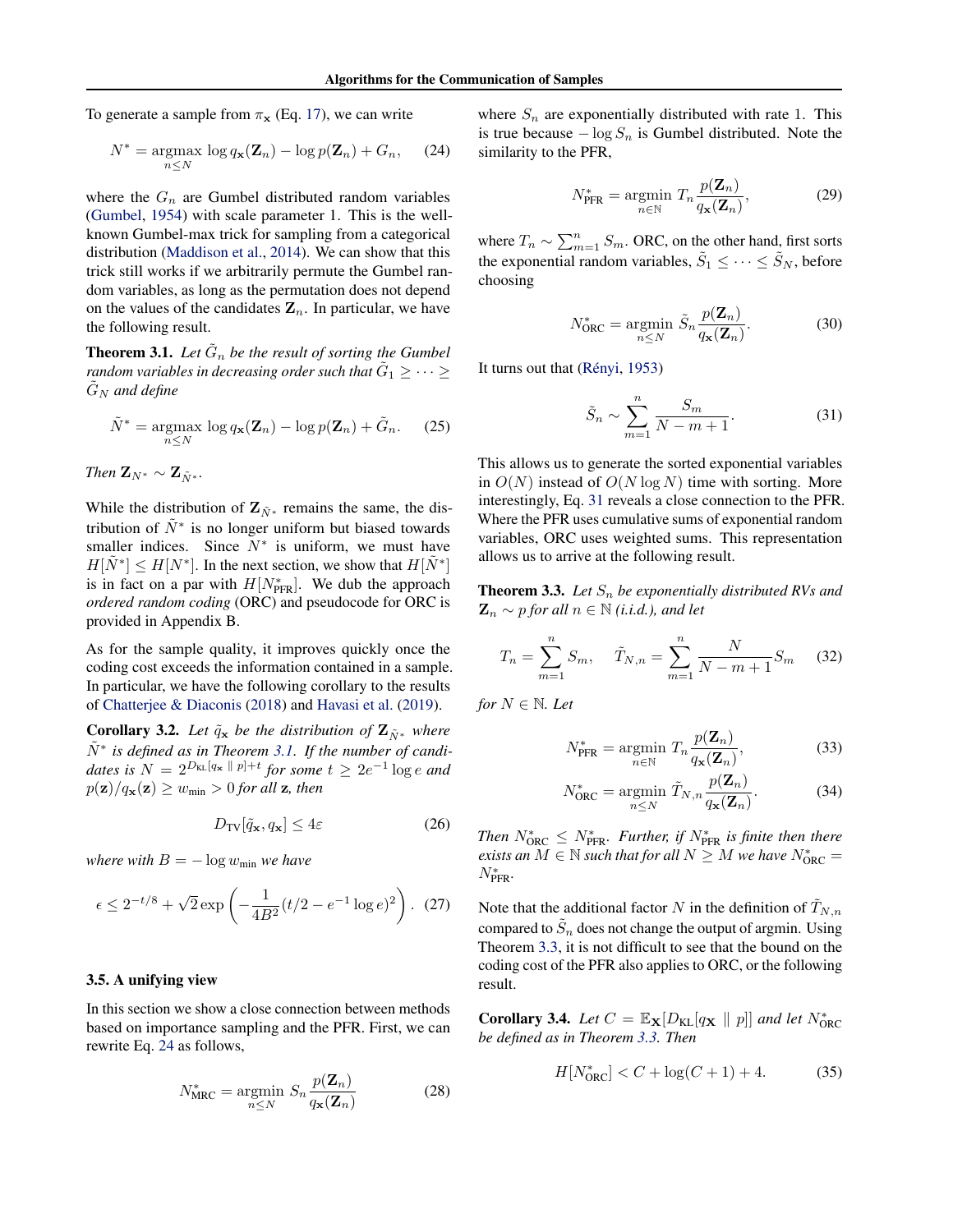To achieve this bound, a Zipf distribution  $p_{\lambda}(n) \propto n^{-\lambda}$ with  $\lambda = 1 + 1/(C + e^{-1} \log e + 1)$  can be used to entropy encode the index, analogous to the PFR (Eq. [22\)](#page-3-4).

The significance of these results is as follows. Li  $&$  El [Gamal](#page-9-2) [\(2018\)](#page-9-2) showed that the PFR is near-optimal in the sense that the entropy of  $N_{\text{PFR}}^*$  is close to the worst-case coding cost needed for communicating a perfect sample. However, the construction of the PFR relies on an infinite number of candidates and there are no theoretical guarantees of the sample quality if we naively limit the number of candidates to  $N$ . In particular, we do not know how quickly the quality of a communicated sample deteriorates as we decrease  $N$ , or how large  $N$  should be. On the other hand, we do have some idea of the quality of a sample obtained via importance sampling from a finite number of candidates (e.g., Corollary [3.2](#page-4-5) or the results of [Cuff,](#page-8-0) [2008;](#page-8-0) [Chatterjee &](#page-8-10) [Diaconis,](#page-8-10) [2018;](#page-8-10) [Havasi et al.,](#page-9-0) [2019\)](#page-9-0). But the coding cost of MRC is relatively large and continues to grow unbounded as N increases. ORC combines the best of both by inheriting the bounds on the coding cost of the PFR and the sample quality of MRC.

Unlike the PFR, the guarantees of ORC hold for a finite number of samples. Unlike MRC, we can make  $N$  arbitrarily large without having to worry about an exploding coding cost, which makes it easier to tune this parameter.

#### 3.6. Dithered quantization

*Dithered quantization*, also known as *universal quantization* [\(Ziv,](#page-9-15) [1985\)](#page-9-15), refers to quantization with a randomly shifted lattice. Consider a scalar  $y \in \mathbb{R}$  and a random variable U uniform over any interval of length one, such as  $[0, 1)$ . Then (e.g., [Schuchman,](#page-9-16) [1964\)](#page-9-16)

$$
\lfloor y - U \rfloor + U \sim y + U_0,\tag{36}
$$

where  $U_0$  is uniform over [ $-0.5, 0.5$ ). More generally, let Q be a quantizer which maps inputs to the nearest point on a lattice and let V be a random variable which is uniformly distributed over an arbitrarily placed Voronoi cell of the lattice. Further, let  $V_0$  be uniform over the Voronoi cell which contains the lattice point at zero. Then [\(Zamir,](#page-9-17) [2014\)](#page-9-17)

$$
Q(\mathbf{y} - \mathbf{V}) + \mathbf{V} \sim \mathbf{y} + \mathbf{V}_0. \tag{37}
$$

Dithered quantization has been mainly used as a tool for studying quantization from a theoretical perspective. However, already [Roberts](#page-9-18) [\(1962\)](#page-9-18) considered some of its practical advantages over uniform quantization for compressing grayscale images, especially in terms of perceptual quality. [Theis & Agustsson](#page-9-19) [\(2021\)](#page-9-19) showed that universal quantization can outperform vector quantization where a realism constraint is considered. Universal quantization also recently started being used in neural compression [\(Choi et al.,](#page-8-11)

### <span id="page-5-1"></span>Algorithm 2 Hybrid coding

**Require:**  $c, q, w_{\text{min}}, N$ 1:  $t, n, s^* \leftarrow 0, 1, \infty$ 

#### 2: repeat

3:  $u \leftarrow \text{uniform}(n, 0, 1)$   $\triangleright$  Candidate generation 4:  $k \leftarrow \text{round}(c - u)$ 5:  $z \leftarrow k + u$ 6:  $v \leftarrow N/(N-n+1)$ 7:  $t \leftarrow t + v \cdot \text{expon}(n, 1)$ 8:  $s \leftarrow t/q(z)$   $\triangleright$  Candidate's score 9: if  $s < s^*$  then  $\triangleright$  Accept/reject candidate  $10:$ \*,  $n^*, k^* \leftarrow s, n, k$ 11: end if 12:  $n \leftarrow n + 1$ 13: **until**  $s^* \leq t \cdot w_{\min}$  or  $n > N$ 14: **return**  $n^*, k^*$ 

[2019\)](#page-8-11), in particular to realize differentiable training losses at inference time [\(Agustsson & Theis,](#page-8-3) [2020\)](#page-8-3).

To communicate a sample of a uniform distribution centered around y, the sender encodes  $K = |y - U|$ . The receiver decodes K and computes  $Z = K + U$ , which is distributed as  $y + U_0$ . Like the reverse channel coding schemes discussed so far, this requires a shared source of randomness in the form of U. [Zamir & Feder](#page-9-20) [\(1992\)](#page-9-20) showed that dithered quantization is statistically efficient in the sense that

$$
H[K | U] = I[Y, Z]. \tag{38}
$$

That is, the cost of encoding  $K$  is as close as can be to the amount of information contained in Z. Note that we can condition on  $U$  when encoding  $K$  since  $U$  is known to both sender and receiver. Another advantage of dithered quantization is that it is computationally highly efficient, at least for the simple case of the integer lattice.

#### <span id="page-5-0"></span>3.7. Hybrid coding

While dithered quantization is computationally much more efficient than general reverse channel coding schemes, it is also much more limited in terms of the distributions it can simulate. Here we propose a hybrid coding scheme for continuous distributions which retains most of the flexibility of general purpose schemes but is computationally more efficient when the support of the target distribution is small.

The general idea is as follows. Instead of drawing candidates from a fixed distribution p, candidates  $\mathbf{Z}_n$  are drawn from a distribution  $r<sub>x</sub>$  which acts as a bridge and more closely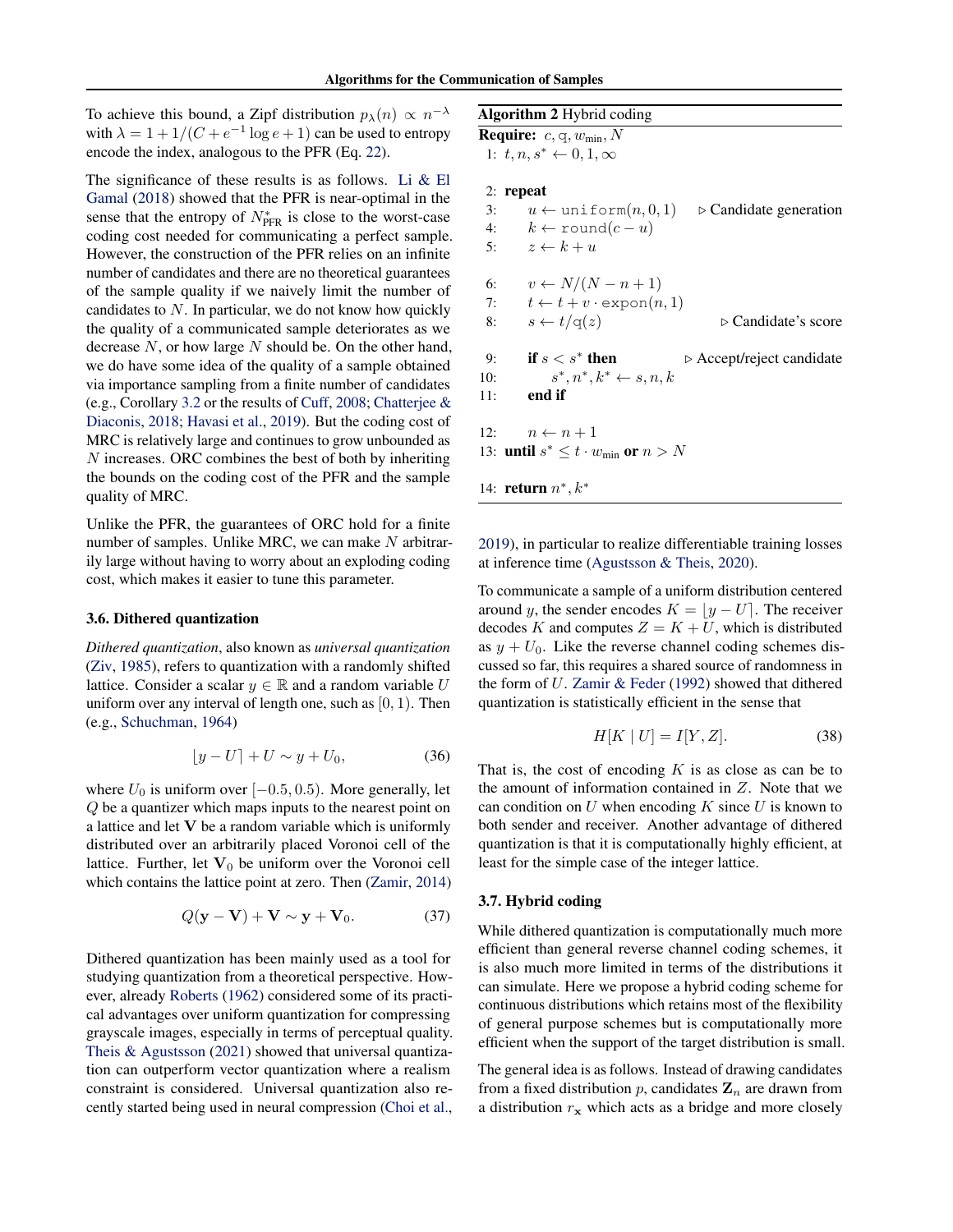

<span id="page-6-3"></span>Figure 1. Left: Computational cost of communicating a sample from a Gaussian whose mean varies with standard deviation  $\sigma$ . Solid lines indicate the median number of candidates considered by an algorithm while shaded regions indicate the 25th and 75th percentile. The initial rise and sharp drop of the green curve is due to the discontinuity of M as a function of σ. *Middle:* Illustration of example target distributions  $\tilde{q}_x$  (gray; scaled for visualization purposes) and the marginal distribution  $\mathbb{E}[\tilde{q}_x]$  (red). *Right:* The same distributions after transformation with the marginal's CDF,  $\Phi_{\sigma^2+1}$ , and scaling by  $M = 4$ . The dashed blue line indicates  $r_x$ .

resembles the target distribution  $q_x$ . Since  $r_x$  is closer to  $q_x$ , we will require fewer candidates to find one that is suitable. Let

$$
N^* = \underset{n \leq N}{\text{argmin}} \ \tilde{T}_{N,n} \frac{r_{\mathbf{x}}(\mathbf{Z}_n)}{q_{\mathbf{x}}(\mathbf{Z}_n)},\tag{39}
$$

be the index of the selected candidate. Unlike before, only the sender has access to the candidates and so knowing  $N^*$ alone will not allow us to reconstruct  $\mathbf{Z}_{N^*}$ . Our hybrid coding scheme relies on two insights. First, the receiver does not require access to all candidates but only to the selected candidate. Second, the missing information can be encoded easily and efficiently if  $r<sub>x</sub>$  can be simulated with dithered quantization.

We assume for now that there exist vectors  $c_x$  such that the support of  $q_x$  is contained in the support of

$$
r_{\mathbf{x}}(\mathbf{z}) = \begin{cases} 1 & \text{if } \mathbf{z} \in \mathbf{c}_{\mathbf{x}} + [-0.5, 0.5)^D, \\ 0 & \text{else} \end{cases} \tag{40}
$$

which can be simulated via dithered quantization,

$$
\mathbf{K}_n = [\mathbf{c}_\mathbf{x} - \mathbf{U}_n], \qquad \mathbf{Z}_n = \mathbf{K}_n + \mathbf{U}_n, \qquad (41)
$$

where  $\mathbf{U}_n \sim \text{Uniform}([0,1)^D)$ . Define  $\mathbf{K}^* = \mathbf{K}_{N^*}$ . Hybrid coding transmits the pair  $(N^*, K^*)$ , which the receiver uses to reconstruct the selected candidate via

$$
\mathbf{Z}_{N^*} = \mathbf{K}^* + \mathbf{U}_{N^*}.\tag{42}
$$

<span id="page-6-2"></span>**Theorem 3.5.** Let  $N^*$  and  $K^*$  be defined as in Eq. [39](#page-6-0) and *below Eq. [41](#page-6-1) and let* p *be the uniform distribution over*  $[0, M_1) \times \cdots \times [0, M_D)$  *for some*  $M_i \in \mathbb{N}$ *. Then* 

$$
H[N^*, \mathbf{K}^*] < C + \log(C - \sum_{i} \log M_i + 1) + 4,
$$

*where*  $C = \mathbb{E}_{\mathbf{X}}[D_{\text{KL}}[q_{\mathbf{X}} \parallel p]].$ 

<span id="page-6-0"></span>Theorem [3.5](#page-6-2) shows that  $(N^*, \mathbf{K}^*)$  is an efficient representation if the marginal distribution of  $Z$  is uniform over some box whose sides have lengths  $M_i$ , since then  $C = I[\mathbf{X}, \mathbf{Z}]$ . However, for continuous random variables this can always be achieved through a transformation  $\Psi$ . If  $\tilde{q}_x$  is the desired target distribution before the transformation, then

$$
q_{\mathbf{x}}(\mathbf{z}) = \tilde{q}_{\mathbf{x}}(\Psi(\mathbf{z}))|D\Psi(\mathbf{z})|
$$
 (43)

is the target distribution in transformed space. Note that after the transformation, the support of  $q_x$  is always bounded. Moreover, for small enough  $M_i$  the support will be contained in the support of  $r_{\mathbf{x}}$ , satisfying our earlier assumption. This is illustrated for Gaussian distributions in Fig [1.](#page-6-3)

To achieve the bound suggested by Theorem [3.5,](#page-6-2) the sender can first encode  $N^*$  (e.g., using arithmetic coding; [Rissa](#page-9-21)[nen & Langdon,](#page-9-21) [1979\)](#page-9-21) while assuming a Zipf distribution  $p_{\lambda}(n) \propto n^{-\lambda}$  with

$$
\lambda = 1 + 1/(C - \sum_{i} \log M_i + e^{-1} \log e + 1). \tag{44}
$$

The  $K_i^*$  are subsequently added to the bit stream using a fixed rate of  $\log M_i$  bits.

<span id="page-6-1"></span>Algorithm [2](#page-5-1) describes how  $N^*$  and  $K^*$  are found during the encoding process. Here,  $q$  is the transformed density and p is not needed as it is assumed to be uniform. Note that hybrid coding effectively reduces to ORC when the support is unconstrained ( $M_i = 1$ ). For larger  $M_i$ , the bound on the coding cost improves only slightly but the computational cost reduces significantly. Since the number of candidates required for a sample of high quality grows exponentially in the KLD (Eq. [18\)](#page-3-5) and

$$
D_{\text{KL}}[q_{\mathbf{x}} \mid r_{\mathbf{x}}] = D_{\text{KL}}[q_{\mathbf{x}} \mid p] - \log M_i, \qquad (45)
$$

we can expect a speedup on the order of  $\prod_i M_i$ . We thus want to maximize  $M_i$  while making sure that the support of  $q_x$  is still contained within that of  $r_x$ .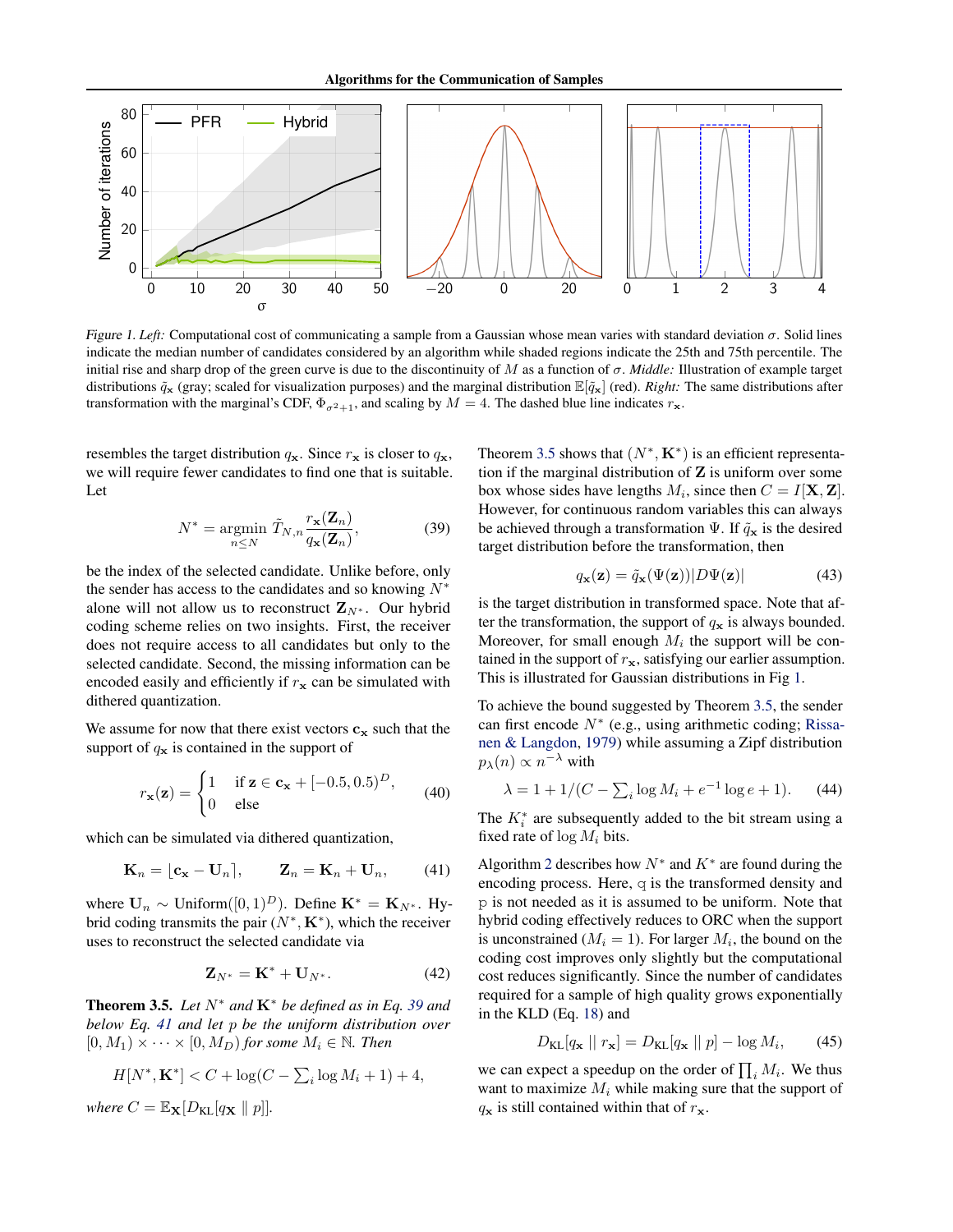

<span id="page-7-0"></span>Figure 2. A comparison of various reverse channel coding algorithms for  $2^{16}$ -dimensional categorical distributions which are themselves randomly distributed according to a Dirichlet distribution. Dashed lines indicate the average KLD between the target distribution and the uniform candidate generating distribution. *Left:* The sample quality as a function of the coding cost. *Middle:* The sample quality as a function of the computational cost (for which the number of iterations is a proxy, except for RS\*). *Right:* The coding cost as a function of the maximum number of candidates considered.

## 4. Experiments

We run two sets of empirical experiments to compare the reverse channel coding schemes discussed above. We first investigate the effect of hybrid coding on the computational cost of communicating a (truncated) Gaussian sample. We then compare the performance of a wider set of algorithms for the task of approximately simulating a categorical distribution.

#### 4.1. Gaussian distribution

Consider the task of communicating a sample from a Ddimensional Gaussian with a random mean,

$$
\mathbf{Z} \sim \mathcal{N}(\mathbf{X}, \mathbf{I}), \qquad \mathbf{X} \sim \mathcal{N}(0, \sigma^2 \mathbf{I}), \qquad (46)
$$

where  $\bf{I}$  is the identity matrix and the mean  $\bf{X}$  itself is Gaussian distributed with covariance  $\sigma^2 I$ . The marginal distribution of **Z** is Gaussian with mean zero and covariance  $\sigma^2 I + I$  and so we use this distribution as our candidate generating distribution  $p$ . The average information gained by obtaining a sample is

$$
I[\mathbf{X}, \mathbf{Z}] = -\frac{D}{2}\log\left(1 - \frac{\sigma^2}{\sigma^2 + 1}\right). \tag{47}
$$

To be able to apply the hybrid coding scheme, we slightly truncate the target distribution by assigning zero density to a small fraction  $\theta$  of values with the lowest density. The TVD between the truncated Gaussian and the Gaussian distribution is  $\theta$ . A classifier observing **Z** would be able to distinguish between these two distributions with an accuracy of at most  $1/2 + \theta/2$ . In our experiments, we fix  $\theta = 10^{-4}$ so that this accuracy is close to chance.

We compare hybrid coding (Algorithm [2\)](#page-5-1) to ORC with  $N = \infty$ , which reduces to the PFR (Algorithm [1\)](#page-3-2). Using an unlimited number of candidates allows us to avoid any further approximations and to focus on the computational cost. Appropriate values for  $w_{\text{min}}$  and  $M$  are provided in Appendix H.

Figure [1](#page-6-3) shows the average number of iterations an algorithm runs before identifying a suitable candidate of a 1 dimensional (truncated) Gaussian. The computational cost of the PFR grows exponentially with the amount of information transmitted, which is approximately  $\log \sigma$ . On the other hand, the computational cost of the hybrid coding scheme quickly saturates and remains low throughout, allowing for much quicker communication of the Gaussian sample. Results for higher-dimensional Gaussians are provided in Appendix [I.](#page-19-0)

#### 4.2. Categorical distribution

As another example we consider D-dimensional categorical distributions distributed according to a Dirichlet distribution with concentration parameter  $\alpha$ . We chose  $D = 2^{16}$  and  $\alpha_i = 3 \cdot 10^{-4}$  for all i, leading to sparse target distributions and a uniform marginal distribution. We include rejection sampling (RS) with an optimal choice for  $w_{\text{min}}$  (a different value for each distribution) as well as the greedy rejection sampler (RS<sup>\*</sup>) of [Harsha et al.](#page-9-3) [\(2007\)](#page-9-3) in the comparison. For each method and target distribution, we simulate  $10<sup>5</sup>$ samples and measure the TVD between the resulting histogram and the target distribution. As a measure of the coding cost, we estimate the entropy of the index distribution obtained by averaging index histograms of 20 different target distributions.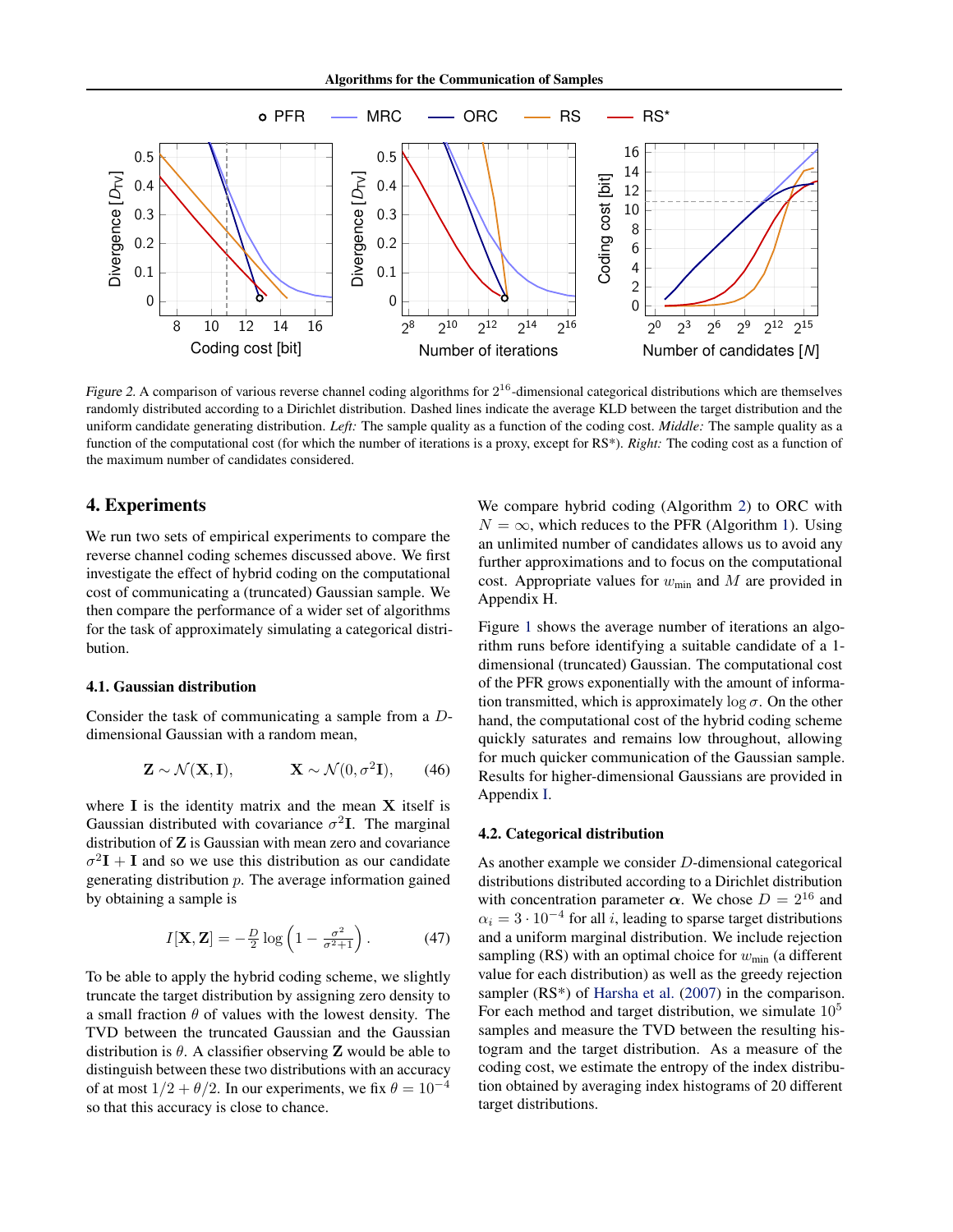We explore the effects of limiting the number of candidates available to an algorithm. We find that the sample quality of all methods deteriorates quickly as the coding cost drops below the information contained in exact samples (Fig. [2,](#page-7-0) left). RS performed well in the bit-rate constrained regime but not as well when constraining computational cost (Fig. [2,](#page-7-0) middle). RS\* performed very well in the low bit-rate regime but we point out that its computational complexity is larger by a factor  $D$  per iteration compared to the other methods. PFR and ORC performed best for samples of high quality.

Although MRC is the method which is currently the most widely used in machine learning (e.g., [Havasi et al.,](#page-9-0) [2019;](#page-9-0) [Flamich et al.,](#page-8-1) [2020;](#page-8-1) [Shah et al.,](#page-9-1) [2022\)](#page-9-1), we find that here it performs worse than the other methods, mostly due to its coding and computational cost growing unboundedly with the number of candidates (Fig. [2,](#page-7-0) right). ORC addresses this issue such that its coding cost converges to that of the PFR.

## 5. Discussion

We demonstrated a close connection between minimal random coding (MRC; [Havasi et al.,](#page-9-0) [2019\)](#page-9-0), or likelihood encoding [\(Cuff,](#page-8-0) [2008;](#page-8-0) [Song et al.,](#page-9-11) [2016\)](#page-9-11), and the Poisson functional representation (PFR; [Li & El Gamal,](#page-9-2) [2018\)](#page-9-2). We introduced ordered random coding (ORC), which occupies a space between the two and benefits from the theoretical guarantees of both. In practice, we found that ORC can significantly outperform MRC, especially as the desired sample quality increases (achieving a 20% coding cost reduction at a TVD of 0.02).

Our second coding scheme enables much more efficient communication of samples from distributions with concentrated support. When the target distributions' support is unbounded, hybrid coding may still be applied after truncation, as in the Gaussian example. While the hybrid scheme is much more efficient than other approaches for the Gaussian example, its cost still grows exponentially with dimensionality. A potential solution may be to generate candidates using more sophisticated lattices than the integer lattice considered here (e.g., [Leech,](#page-9-22) [1967;](#page-9-22) [Zamir,](#page-9-17) [2014\)](#page-9-17). The Gaussian channel is ubiquitous in machine learning and plays an important role in, for instance, variational autoencoders [\(Kingma &](#page-9-23) [Welling,](#page-9-23) [2014\)](#page-9-23) and differential privacy [\(Dwork et al.,](#page-8-4) [2006\)](#page-8-4). An important task for future research is to characterize other distributions which can be simulated efficiently and which are therefore of great relevance for practical applications.

#### ACKNOWLEDGEMENTS

We would like to thank Abhin Shah, Johannes Ballé, Eirikur Agustsson, and Aaron B. Wagner for helpful discussions of the ideas presented in this manuscript.

#### References

- <span id="page-8-3"></span>Agustsson, E. and Theis, L. Universally Quantized Neural Compression. In *Advances in Neural Information Processing Systems 33*, 2020.
- <span id="page-8-2"></span>Ballé, J., Laparra, V., and Simoncelli, E. P. End-to-end Optimized Image Compression. In *International Conference on Learning Representations*, 2017.
- <span id="page-8-6"></span>Bennett, C. H. and Shor, P. W. Entanglement-Assisted Capacity of a Quantum Channel and the Reverse Shannon Theorem. *IEEE Trans. Info. Theory*, 48(10), 2002.
- <span id="page-8-8"></span>Braverman, M. and Garg, A. Public vs private coin in bounded-round information. In Esparza, J., Fraigniaud, P., Husfeldt, T., and Koutsoupias, E. (eds.), *Automata, Languages, and Programming*, pp. 502–513. Springer, 2014.
- <span id="page-8-10"></span>Chatterjee, S. and Diaconis, P. The sample size required in importance sampling. *The Annals of Applied Probability*, 28(2):1099–1135, 2018.
- <span id="page-8-5"></span>Chen, W.-N., Kairouz, P., and Ozgur, A. Breaking the communication-privacy-accuracy trilemma. In Larochelle, H., Ranzato, M., Hadsell, R., Balcan, M. F., and Lin, H. (eds.), *Advances in Neural Information Processing Systems*, volume 33, pp. 3312–3324. Curran Associates, Inc., 2020.
- <span id="page-8-11"></span>Choi, Y., El-Khamy, M., and Lee, J. Variable rate deep image compression with a conditional autoencoder. In *Proceedings of the IEEE International Conference on Computer Vision*, 2019.
- <span id="page-8-7"></span>Cover, T. M. and Permuter, H. H. Capacity of coordinated actions. In *2007 IEEE International Symposium on Information Theory*, pp. 2701–2705, 2007. doi: 10.1109/ISIT.2007.4557184.
- <span id="page-8-0"></span>Cuff, P. Communication requirements for generating correlated random variables. In *2008 IEEE International Symposium on Information Theory*, pp. 1393–1397, 2008.
- <span id="page-8-4"></span>Dwork, C., McSherry, F., Nissim, K., and Smith, A. Calibrating noise to sensitivity in private data analysis. In Halevi, S. and Rabin, T. (eds.), *Theory of Cryptography*, pp. 265–284. Springer Berlin Heidelberg, 2006.
- <span id="page-8-1"></span>Flamich, G., Havasi, M., and Hernández-Lobato, J. M. Compressing Images by Encoding Their Latent Representations with Relative Entropy Coding, 2020. Advances in Neural Information Processing Systems 34.
- <span id="page-8-9"></span>Gumbel, E. J. Statistical Theory of Extreme Values and Some Practical Applications. *U.S. Department of Commerce, National Bureau of Standards*, 33, 1954.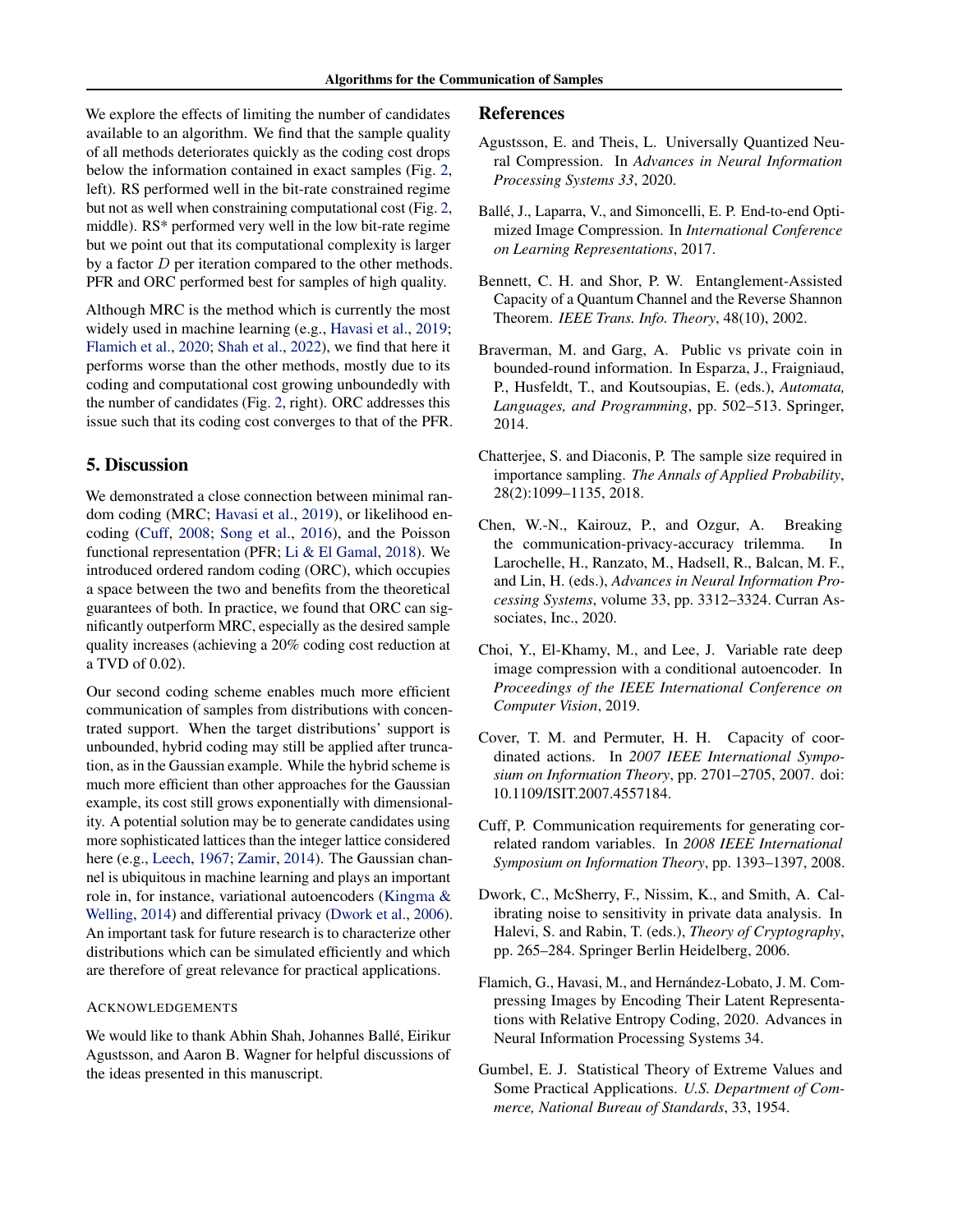- <span id="page-9-3"></span>Harsha, P., Jain, R., McAllester, D., and Radhakrishnan, J. The Communication Complexity of Correlation. In *Twenty-Second Annual IEEE Conference on Computational Complexity*, pp. 10–23, 2007.
- <span id="page-9-0"></span>Havasi, M., Peharz, R., and Hernández-Lobato, J. M. Minimal Random Code Learning: Getting Bits Back from Compressed Model Parameters. In *International Conference on Learning Representations*, 2019.
- <span id="page-9-9"></span>Hinton, G. E. and Van Camp, D. Keeping the neural networks simple by minimizing the description length of the weights. In *Proceedings of the sixth annual conference on Computational learning theory*, pp. 5–13, 1993.
- <span id="page-9-23"></span>Kingma, D. and Welling, M. Auto-encoding variational Bayes. In *International Conference on Learning Representations*, 2014.
- <span id="page-9-22"></span>Leech, J. Notes on sphere packings. *Canadian Journal of Mathematics*, 19:251–267, 1967.
- <span id="page-9-4"></span>Li, C. T. and Anantharam, V. A unified framework for oneshot achievability via the poisson matching lemma. *IEEE Transactions on Information Theory*, 67(5):2624–2651, 2021. doi: 10.1109/TIT.2021.3058842.
- <span id="page-9-5"></span>Li, C. T. and El Gamal, A. Distributed simulation of continuous random variables. *IEEE Transactions on Information Theory*, 63(10):6329–6343, 2017. doi: 10.1109/TIT.2017.2735438.
- <span id="page-9-2"></span>Li, C. T. and El Gamal, A. Strong Functional Representation Lemma and Applications to Coding Theorems. *IEEE Transactions on Information Theory*, 64(11):6967–6978, 2018. doi: 10.1109/TIT.2018.2865570.
- <span id="page-9-12"></span>Maddison, C. J. A Poisson process model for Monte Carlo. In Hazan, T., Papandreou, G., and Tarlow, D. (eds.), *Perturbation, Optimization, and Statistics*. MIT Press, 2016.
- <span id="page-9-13"></span>Maddison, C. J., Tarlow, D., and Minka, T. A∗ Sampling. In *Advances in Neural Information Processing Systems*, volume 27, 2014.
- <span id="page-9-21"></span>Rissanen, J. and Langdon, G. G. Arithmetic coding. *IBM Journal of research and development*, 23(2):149–162, 1979.
- <span id="page-9-18"></span>Roberts, L. G. Picture Coding Using Pseudo-Random Noise. *IRE Transactions on Information Theory*, 1962.
- <span id="page-9-14"></span>Rényi, A. On the theory of order statistics. Acta Mathemat*ica Hungarica*, 4:191––231, 1953.
- <span id="page-9-16"></span>Schuchman, L. Dither signals and their effect on quantization noise. *IEEE Transactions on Communication Technology*, 12(4):162–165, 1964.
- <span id="page-9-1"></span>Shah, A., Chen, W.-N., Balle, J., Kairouz, P., and Theis, L. Optimal compression of locally differentially private mechanisms. In *Artificial Intelligence and Statistics*, 2022. URL <https://arxiv.org/abs/2111.00092>.
- <span id="page-9-11"></span>Song, E. C., Cuff, P., and Poor, H. V. The likelihood encoder for lossy compression. *IEEE Transactions on Information Theory*, 62(4):1836–1849, 2016. doi: 10.1109/TIT.2016. 2529657.
- <span id="page-9-24"></span>Sriperumbudur, B. K., Fukumizu, K., Gretton, A., Schölkopf, B., and Lanckriet, G. R. G. On integral probability metrics,  $\phi$ -divergences and binary classification, 2009.
- <span id="page-9-19"></span>Theis, L. and Agustsson, E. On the advantages of stochastic encoders. In *Neural Compression Workshop at ICLR 2021*, 2021.
- <span id="page-9-10"></span>Townsend, J., Bird, T., and Barber, D. Practical lossless compression with latent variables using bits back coding. *arXiv preprint arXiv:1901.04866*, 2019.
- <span id="page-9-8"></span>Wallace, C. S. Classification by minimum-message-length inference. In *International Conference on Computing and Information*, pp. 72–81. Springer, 1990.
- <span id="page-9-6"></span>Wyner, A. The common information of two dependent random variables. *IEEE Transactions on Information Theory*, 21(2):163–179, 1975. doi: 10.1109/TIT.1975. 1055346.
- <span id="page-9-7"></span>Xu, G., Liu, W., and Chen, B. Wyners common information for continuous random variables - a lossy source coding interpretation. In *45th Annual Conference on Information Sciences and Systems*, pp. 1–6, 2011. doi: 10.1109/CISS. 2011.5766249.
- <span id="page-9-17"></span>Zamir, R. *Lattice Coding for Signals and Networks*. Cambridge University Press, 2014.
- <span id="page-9-20"></span>Zamir, R. and Feder, M. On universal quantization by randomized uniform/lattice quantizers. *IEEE Transactions on Information Theory*, 38(2):428–436, 1992.
- <span id="page-9-15"></span>Ziv, J. On universal quantization. *IEEE Transactions on Information Theory*, 31(3):344–347, 1985.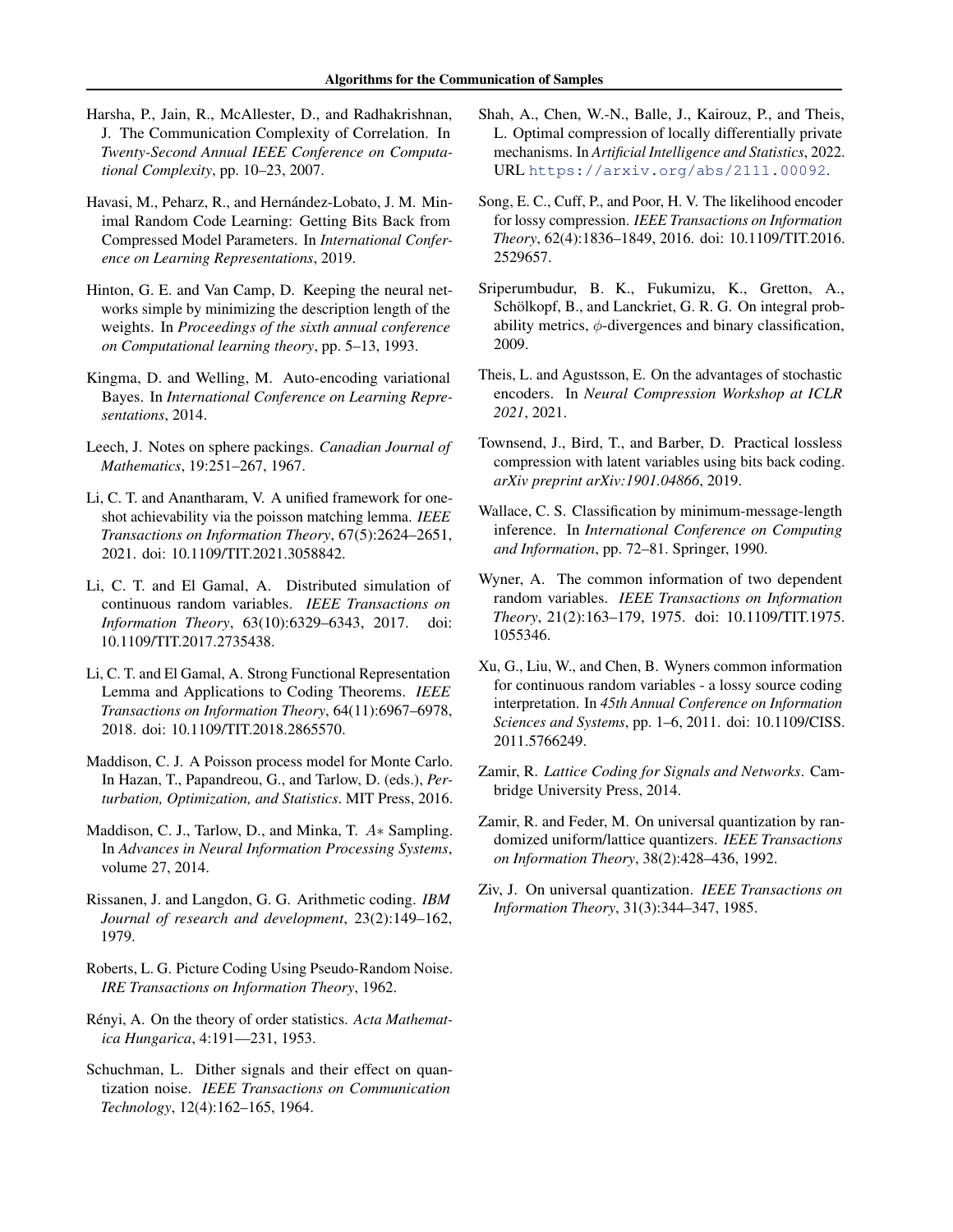## A. Pseudocode for greedy rejection sampling

<span id="page-10-0"></span>

| <b>Algorithm 3</b> Greedy rejection sampling $(RS^*; Harsha et al., 2007)$ |                                                             |  |  |
|----------------------------------------------------------------------------|-------------------------------------------------------------|--|--|
| <b>Require:</b> $p, q$                                                     |                                                             |  |  |
| 1: $n \leftarrow 0$                                                        |                                                             |  |  |
| 2: $q' \leftarrow 0$                                                       | $\triangleright$ Portion of distribution simulated thus far |  |  |
| $3:$ repeat                                                                |                                                             |  |  |
| $n \leftarrow n+1$<br>4:                                                   |                                                             |  |  |
| $z \leftarrow$ simulate $(n, p)$<br>5:                                     | $\triangleright$ Generate candidate                         |  |  |
| 6: $p' \leftarrow (1 - \text{sum}(q')) \cdot p$                            | $\triangleright$ Scaled proposal distribution               |  |  |
| $a \leftarrow min(1, (q - q')/p')$<br>7:                                   | $\triangleright$ Acceptance probability                     |  |  |
| 8:<br>$q' \leftarrow q' + a \cdot p'$                                      |                                                             |  |  |
| 9: <b>until</b> uniform $(n) < a(z)$                                       | $\triangleright$ Accept/reject candidate                    |  |  |
| 10: return $n$                                                             |                                                             |  |  |

Algorithm [3](#page-10-0) (RS\*) contains pseudocode for the approach taken by [Harsha et al.](#page-9-3) [\(2007\)](#page-9-3) to prove a one-shot achievability result for the coding cost of reverse channel coding, the "one-shot reverse Shannon theorem". Our algorithm computes slightly different intermediate results and also differs in notation from the proofs of [Harsha et al.](#page-9-3) [\(2007\)](#page-9-3). For pseudocode closer in style to the paper, see Appendix A of [Havasi et al.](#page-9-0) [\(2019\)](#page-9-0).

The algorithm effectively divides a distribution into slices and each iteration attempts to sample from one of these slices. The success probability in each iteration is proportional to the probability mass contained in a slice.

For an intuitive understanding of the algorithm, assume that  $p$  and  $q$  are vectors representing categorical proposal and target distributions, respectively. At the beginning of an iteration, q' represents the portion of the target distribution which we have already attempted to sample from (a sum of previously considered slices). We always have  $\varphi'(z) \leq \varphi(z)$  and sum( $\varphi'$ ) is the probability of having accepted a candidate by the current iteration.  $p'(z)$  is thus the probability of reaching the *n*th iteration *and* producing the candidate z. The vector a provides an acceptance probability for each value of the candidate so that  $a \cdot p'$  gives the probability of reaching the nth iteration, sampling a candidate value, and accepting it.

The main difference between the algorithm described above and rejection sampling is in the calculation of the acceptance probability. If we used the acceptance probability

$$
a \leftarrow min(1, w_{min} \cdot (q - q')/p') \tag{48}
$$

instead, the algorithm would already reduce to rejection sampling. Note that in this case min would not be needed since  $w_{\text{min}}$  already makes sure that the acceptance probabilities do not exceed 1. Not using  $w_{\text{min}}$  allows RS\* to

accept candidates with higher probability. The algorithm corrects for this "greedy" approach by targeting  $q - q'$  instead of q in each iteration. The algorithm is visualized in Figure [3.](#page-10-1)

Note that RS\* requires integration and pointwise multiplication of vectors or functions where other algorithms only require evaluation of densities at a single point. In practice, this means RS\* is computationally more demanding and more difficult to implement, especially for continuous distributions.



<span id="page-10-1"></span>Figure 3. Visualization of 6 iterations of RS\*. The solid line corresponds to the target distribution q while the dashed line indicates the proposal distribution p. Shaded regions correspond to  $a \cdot p'$ .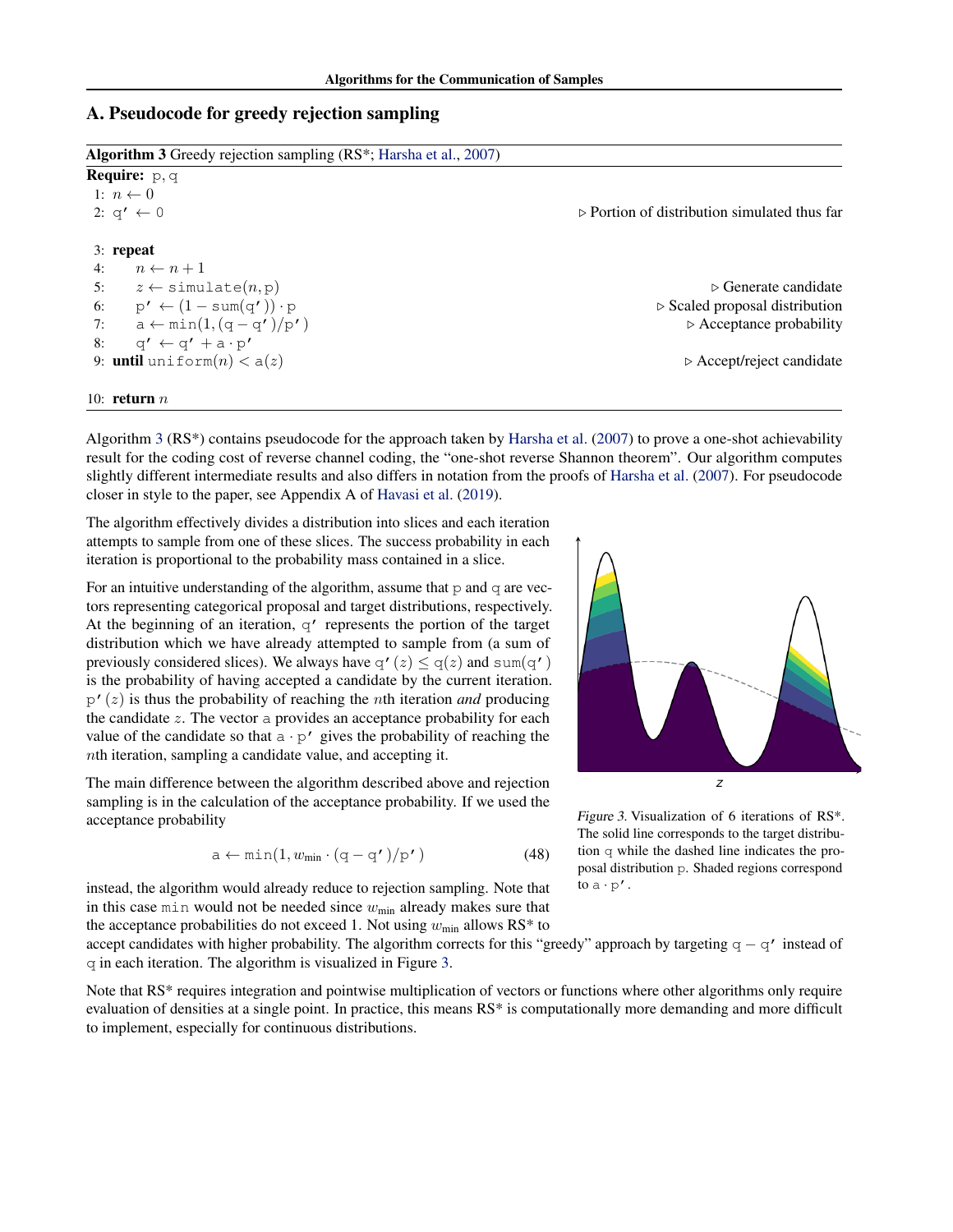# B. Pseudocode for ordered random coding

<span id="page-11-0"></span>

| Algorithm 4 Ordered random coding (ORC)<br><b>Require:</b> $p, q, w_{min}, N$ |                                                         |                                          |  |  |
|-------------------------------------------------------------------------------|---------------------------------------------------------|------------------------------------------|--|--|
|                                                                               |                                                         |                                          |  |  |
| $2:$ repeat                                                                   |                                                         |                                          |  |  |
| 3:                                                                            | $z \leftarrow$ simulate $(n, p)$                        | $\triangleright$ Candidate generation    |  |  |
|                                                                               | 4: $v \leftarrow N/(N-n+1)$                             |                                          |  |  |
|                                                                               | 5: $t \leftarrow t + v \cdot \text{expon}(n, 1)$        | $\triangleright$ Candidate scoring       |  |  |
|                                                                               | 6: $s \leftarrow t \cdot p(z)/q(z)$                     |                                          |  |  |
| 7:                                                                            | if $s < s^*$ then                                       | $\triangleright$ Accept/reject candidate |  |  |
| 8:                                                                            | $s^* \leftarrow s$                                      |                                          |  |  |
| 9:                                                                            | $n^* \leftarrow n$                                      |                                          |  |  |
| end if<br>10:                                                                 |                                                         |                                          |  |  |
| 11:                                                                           | $n \leftarrow n+1$                                      |                                          |  |  |
|                                                                               | 12: <b>until</b> $s^* \leq t \cdot w_{\min}$ or $n > N$ |                                          |  |  |
| 13: return $n^*$                                                              |                                                         |                                          |  |  |

Algorithm [4](#page-11-0) contains pseudocode for ordered random coding. In contrast to the Poisson functional representation, the algorithm considers only a finite number of candidates N, which means that it can still be used in practice when  $w_{min} = 0$ (either because the density ratio is unbounded or a bound is unknown). Another difference is that the exponential variables are weighted.

We note that for better numerical accuracy, log-density ratios and log-sum-exp operations should be used in practice where the pseudocode uses density ratios and sums (lines 5 and 6).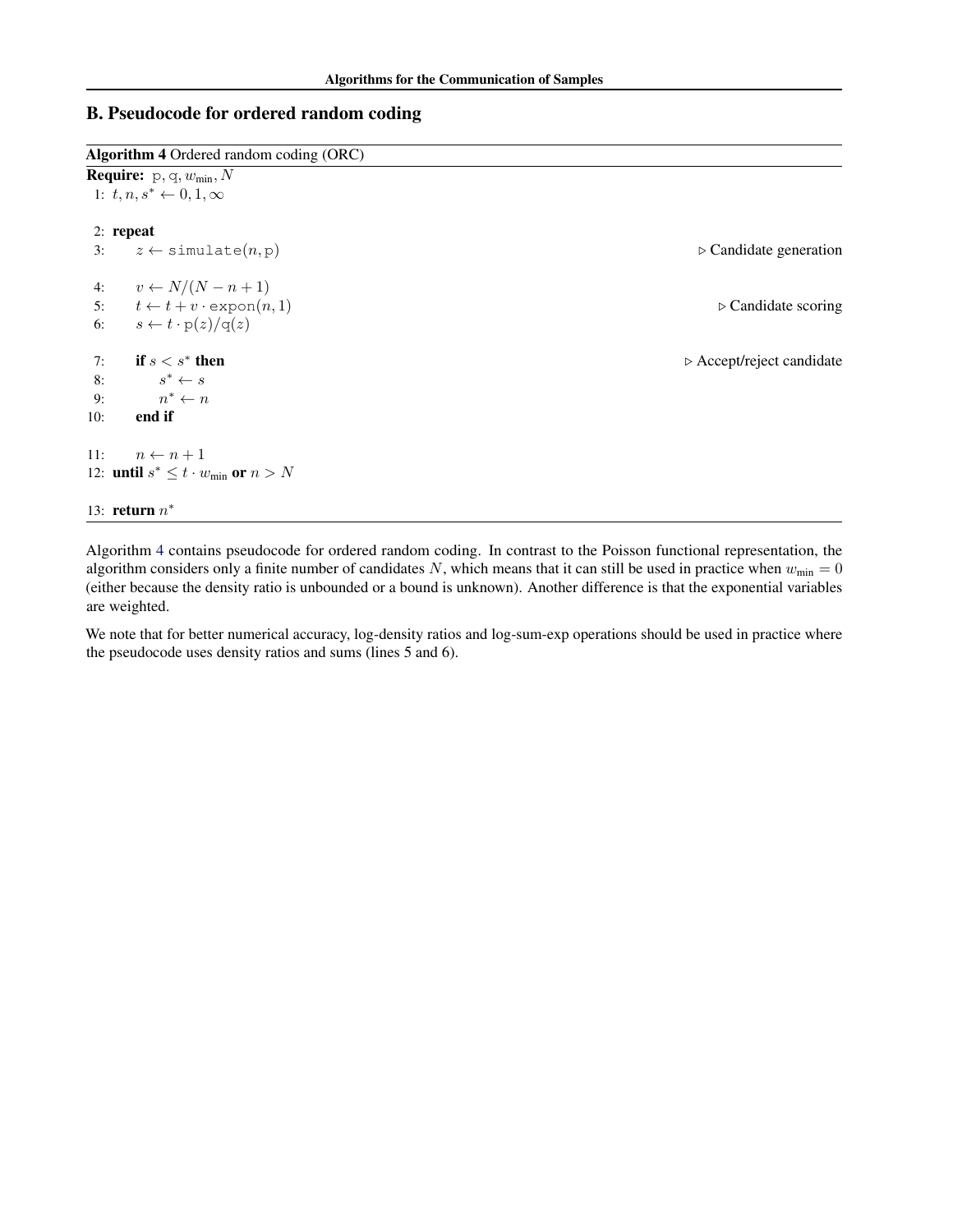## C. Proof of Theorem [3.1](#page-4-1)

**Theorem 3.1.** *Let*  $\mathbf{Z}_n$  ∼ p and  $G_n$  ∼ Gumbel $(0,1)$  for  $n \in \{1,\ldots,N\}$  (i.i.d.). Let  $\tilde{G}_n$  be the result of sorting the random variables in decreasing order such that  $\tilde{G}_1 \geq \cdots \geq \tilde{G}_N$  . We further define

$$
N^* = \underset{n \leq N}{\operatorname{argmax}} \log \frac{q_{\mathbf{x}}(\mathbf{Z}_n)}{p(\mathbf{Z}_n)} + G_n, \qquad \qquad \tilde{N}^* = \underset{n \leq N}{\operatorname{argmax}} \log \frac{q_{\mathbf{x}}(\mathbf{Z}_n)}{p(\mathbf{Z}_n)} + \tilde{G}_n. \tag{49}
$$

*Then*  $\mathbf{Z}_{N^*} \sim \mathbf{Z}_{N^*}$ .

*Proof.* First, let us define the functions

$$
n^*(\mathbf{z}_1,\ldots,\mathbf{z}_N,g_1,\ldots,g_N) = \operatorname{argmax}_n \log \frac{q_{\mathbf{x}}(\mathbf{z}_n)}{p(\mathbf{z}_n)} + g_n \tag{50}
$$

and

$$
z(\mathbf{z}_1,\ldots,\mathbf{z}_N,g_1,\ldots,g_N) = \mathbf{z}_{n^*(\mathbf{z}_1,\ldots,\mathbf{z}_N,g_1,\ldots,g_N)}.
$$
\n(51)

It is not difficult to see that

 $z(\mathbf{z}_{\sigma(1)},\ldots,\mathbf{z}_{\sigma(N)},g_{\sigma(1)},\ldots,g_{\sigma(N)})=z(\mathbf{z}_1,\ldots,\mathbf{z}_N,g_1,\ldots,g_N)$  (52)

for any permutation  $\sigma$  of the indices  $1, \ldots, N$ . Also note that since the candidates are i.i.d. and therefore exchangeable, permuting the candidates does not change their distribution,

$$
\mathbf{Z}_1, \dots, \mathbf{Z}_N \sim \mathbf{Z}_{\sigma(1)}, \dots, \mathbf{Z}_{\sigma(N)} \sim \prod_n p,
$$
\n(53)

and that this is true for any permutation that is independent of  $\mathbf{Z}_1, \ldots, \mathbf{Z}_n$  even if the permutation depends on the  $G_n$ . We therefore have

$$
z(\mathbf{Z}_{\sigma(1)},\ldots,\mathbf{Z}_{\sigma(N)},G_1,\ldots,G_N) \sim z(\mathbf{Z}_1,\ldots,\mathbf{Z}_N,G_1,\ldots,G_N). \tag{54}
$$

Choose  $\tilde{\sigma}$  such that  $\tilde{G}_n = G_{\tilde{\sigma}(n)}$ . Then

$$
\mathbf{Z}_{\tilde{N}^*} = z(\mathbf{Z}_1, \dots, \mathbf{Z}_N, G_{\tilde{\sigma}(1)}, \dots, G_{\tilde{\sigma}(N)})
$$
\n(55)

$$
= z(\mathbf{Z}_{\tilde{\sigma}^{-1}(1)}, \dots, \mathbf{Z}_{\tilde{\sigma}^{-1}(N)}, G_1, \dots, G_N)
$$
\n
$$
(56)
$$

$$
\sim z(\mathbf{Z}_1,\ldots,\mathbf{Z}_N,G_1,\ldots,G_N) \tag{57}
$$

$$
=\mathbf{Z}_{N^*}.\tag{58}
$$

<span id="page-12-1"></span><span id="page-12-0"></span> $\Box$ 

## D. Proof of Corollary [3.2](#page-4-5)

We first prove the following result which follows from the results of [Havasi et al.](#page-9-0) [\(2019\)](#page-9-0) and [Chatterjee & Diaconis](#page-8-10) [\(2018\)](#page-8-10) and does not assume bounded density ratios.

**Lemma D.1.** Let  $\tilde{q}_x$  be the distribution of  $\mathbf{Z}_{\tilde{N}^*}$  where  $\tilde{N}^*$  is defined as in Theorem [3.1.](#page-4-1) If the number of candidates is  $N = 2^{D_{\text{KL}}[q_{\textbf{x}} \parallel p]+t}$  for some  $t ≥ 0$  and  $\mathbf{Z} \sim q_{\textbf{x}}$ , then

$$
D_{\rm TV}[\tilde{q}, q] \le 4\epsilon \tag{59}
$$

*where*

$$
\epsilon = \left(2^{-t/4} + 2\sqrt{\mathbb{P}\left(\log\frac{q_{\mathbf{x}}(\mathbf{Z})}{p(\mathbf{Z})} > D_{\text{KL}}[q_{\mathbf{x}} \parallel p] + t/2\right)}\right)^{\frac{1}{2}}.
$$
\n(60)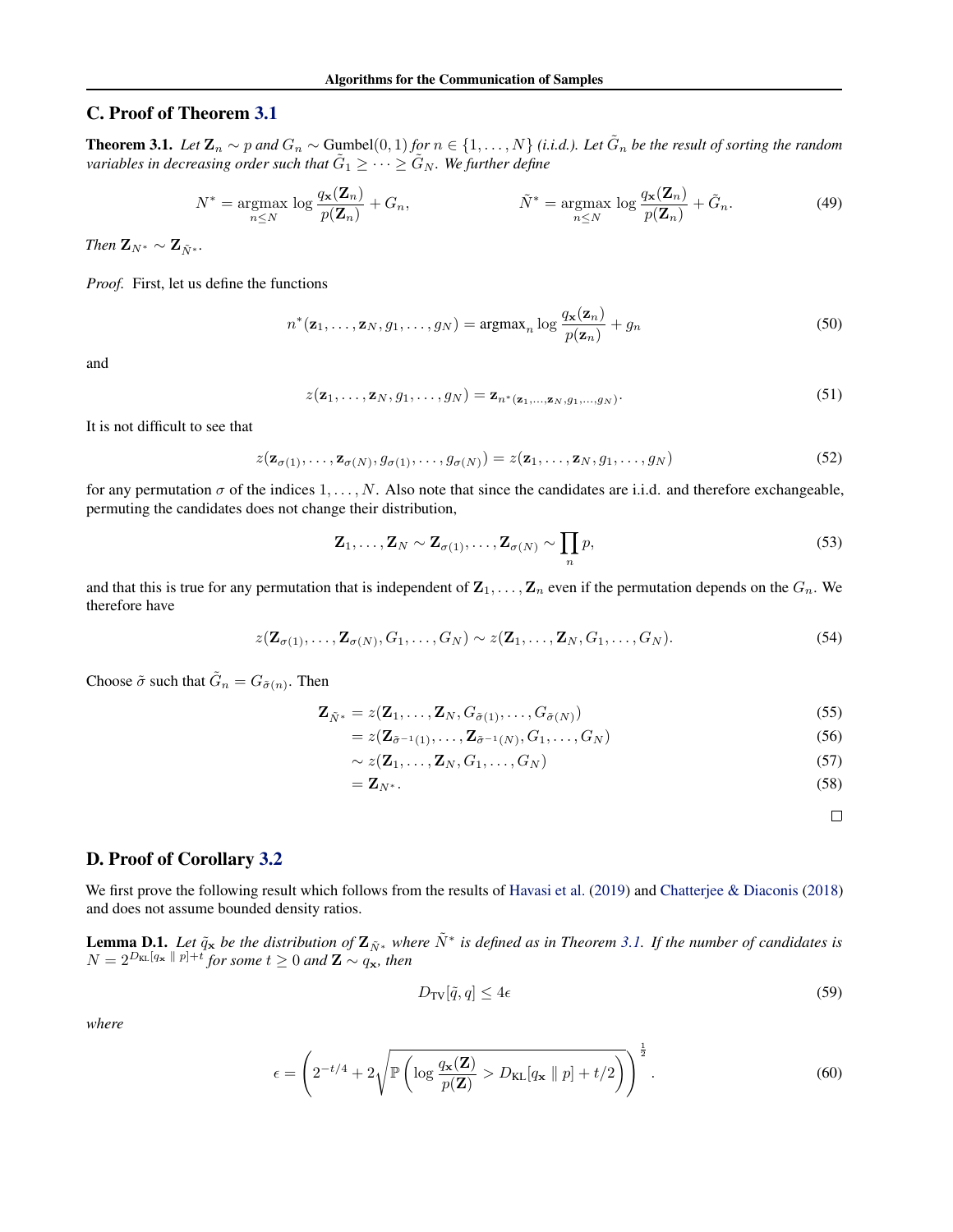*Proof.* If  $\varepsilon \ge 1/4$  then Eq. [59](#page-12-0) is automatically true and there is nothing left to show. Assume therefore that q, p, and t are such that  $\varepsilon < 1/4$ .

Since  $\mathbf{Z}_{\tilde{N}^*} \sim \mathbf{Z}_{N^*}$  by Theorem [3.1,](#page-4-1)  $\tilde{q}_x$  is also the distribution of  $\mathbf{Z}_{N^*}$ . Let  $\Omega = {\mathbf{Z}_1, \ldots, \mathbf{Z}_N}$  be the set of candidates and let  $\tilde{q}_{\mathbf{x},\Omega}$  be the distribution of  $\mathbf{Z}_{N^*}$  for a fixed set of candidates. That is,

<span id="page-13-5"></span>
$$
\tilde{q}_{\mathbf{x},\Omega}(\mathbf{z}) = \sum_{n=1}^{N} \pi(n)\delta(\mathbf{z} - \mathbf{Z}_n)
$$
\n(61)

where  $\pi(n) \propto q_{\mathbf{x}}(\mathbf{Z}_n)/p(\mathbf{Z}_n)$ . Theorem 3.2 of [Havasi et al.](#page-9-0) [\(2019\)](#page-9-0) tells us that

$$
\mathbb{P}\left(\left|\mathbb{E}_{q_{\mathbf{x},\Omega}}[f(\tilde{\mathbf{Z}})]-\mathbb{E}_{q_{\mathbf{x}}}[f(\mathbf{Z})]\right|\geq 2\|f\|_{q}\frac{\epsilon}{1-\epsilon}\right)<2\epsilon,
$$
\n(62)

for any measurable function f, where  $||f||_q = \sqrt{\mathbb{E}_{q_x}[f(\mathbf{Z})^2]}$  and the probability arises due to the randomness in the set of candidates Ω. We choose

<span id="page-13-1"></span><span id="page-13-0"></span>
$$
f(\mathbf{z}) = \begin{cases} 1 & \text{if } \tilde{q}_{\mathbf{x}}(\mathbf{z}) > q_{\mathbf{x}}(\mathbf{z}), \\ -1 & \text{else.} \end{cases}
$$
(63)

For notational convenience, we further define the event

$$
A = \left[ \left| \mathbb{E}_{q_{\mathbf{x},\Omega}}[f(\tilde{\mathbf{Z}})] - \mathbb{E}_{q_{\mathbf{x}}}[f(\mathbf{Z})] \right| \ge ||f||_q \frac{2\epsilon}{1-\epsilon} \right],\tag{64}
$$

where  $\llbracket \cdot \rrbracket$  is 1 if its argument is true and 0 otherwise. We have

$$
2D_{\text{TV}}[\tilde{q}, q] = |\mathbb{E}_{\tilde{q}}[f(\tilde{\mathbf{Z}})] - \mathbb{E}_{q_{\mathbf{x}}}[f(\mathbf{Z})]| \tag{65}
$$

$$
= |\mathbb{E}_{\Omega}[\mathbb{E}_{\tilde{q}_{\mathbf{x},\Omega}}[f(\tilde{\mathbf{Z}})]] - \mathbb{E}_{q_{\mathbf{x}}}[f(\mathbf{Z})]| \tag{66}
$$

$$
\leq \mathbb{E}_{\Omega}[\mathbb{E}_{\tilde{q}_{\mathbf{x},\Omega}}[f(\tilde{\mathbf{Z}})] - \mathbb{E}_{q_{\mathbf{x}}}[f(\mathbf{Z})]]]
$$
\n(67)

$$
= P(A=1)\mathbb{E}_{\Omega}[\mathbb{E}_{\tilde{q}_{\mathbf{x},\Omega}}[f(\tilde{\mathbf{Z}})] - \mathbb{E}_{q_{\mathbf{x}}}[f(\mathbf{Z})]] \mid A=1] + P(A=0)\mathbb{E}_{\Omega}[\mathbb{E}_{\tilde{q}_{\mathbf{x},\Omega}}[f(\tilde{\mathbf{Z}})] - \mathbb{E}_{q_{\mathbf{x}}}[f(\mathbf{Z})]] \mid A=0]
$$
\n(68)

$$
\leq 2P(A=1) + (1 - P(A=1)) \frac{2\epsilon}{1 - \epsilon} ||f||_q \tag{69}
$$

$$
=2P(A=1)\left(1-\frac{\epsilon}{1-\epsilon}\right)+\frac{2\epsilon}{1-\epsilon}\tag{70}
$$

$$
\leq 4\epsilon \left(1 - \frac{\epsilon}{1 - \epsilon}\right) + \frac{2\epsilon}{1 - \epsilon} \tag{71}
$$

$$
\leq 4\epsilon + 4\epsilon \tag{72}
$$

$$
=8\epsilon,\tag{73}
$$

where Eq. [65](#page-13-0) is a known identity [\(Sriperumbudur et al.,](#page-9-24) [2009\)](#page-9-24), Eq. [67](#page-13-1) follows from Jensen's inequality, Eq. [69](#page-13-2) follows from the definitions of f and A, Eq. [70](#page-13-3) follows from  $||f(\mathbf{z})||_q = 1$ , and Eq. [71](#page-13-4) follows from Eq. [62.](#page-13-5)  $\Box$ 

**Corollary 3.2.** Let  $\tilde{q}_x$  be the distribution of  $\mathbf{Z}_{\tilde{N}^*}$  where  $\tilde{N}^*$  is defined as in Theorem [3.1.](#page-4-1) If the number of candidates is  $N = 2^{D_{\text{KL}}[q_{\textbf{x}} \parallel p] + t}$  for some  $t \geq 2e^{-1}\log e$  and  $p(\textbf{z})/q_{\textbf{x}}(\textbf{z}) \geq w_{\text{min}} > 0$  for all  $\textbf{z}$ , then

<span id="page-13-4"></span><span id="page-13-3"></span><span id="page-13-2"></span>
$$
D_{\rm TV}[\tilde{q}_{\mathbf{x}}, q_{\mathbf{x}}] \le 4\varepsilon \tag{74}
$$

*where with*  $B = -\log w_{\text{min}}$  *we have* 

$$
\epsilon \le 2^{-t/8} + \sqrt{2} \exp\left(-\frac{1}{4B^2}(t/2 - e^{-1}\log e)^2\right). \tag{75}
$$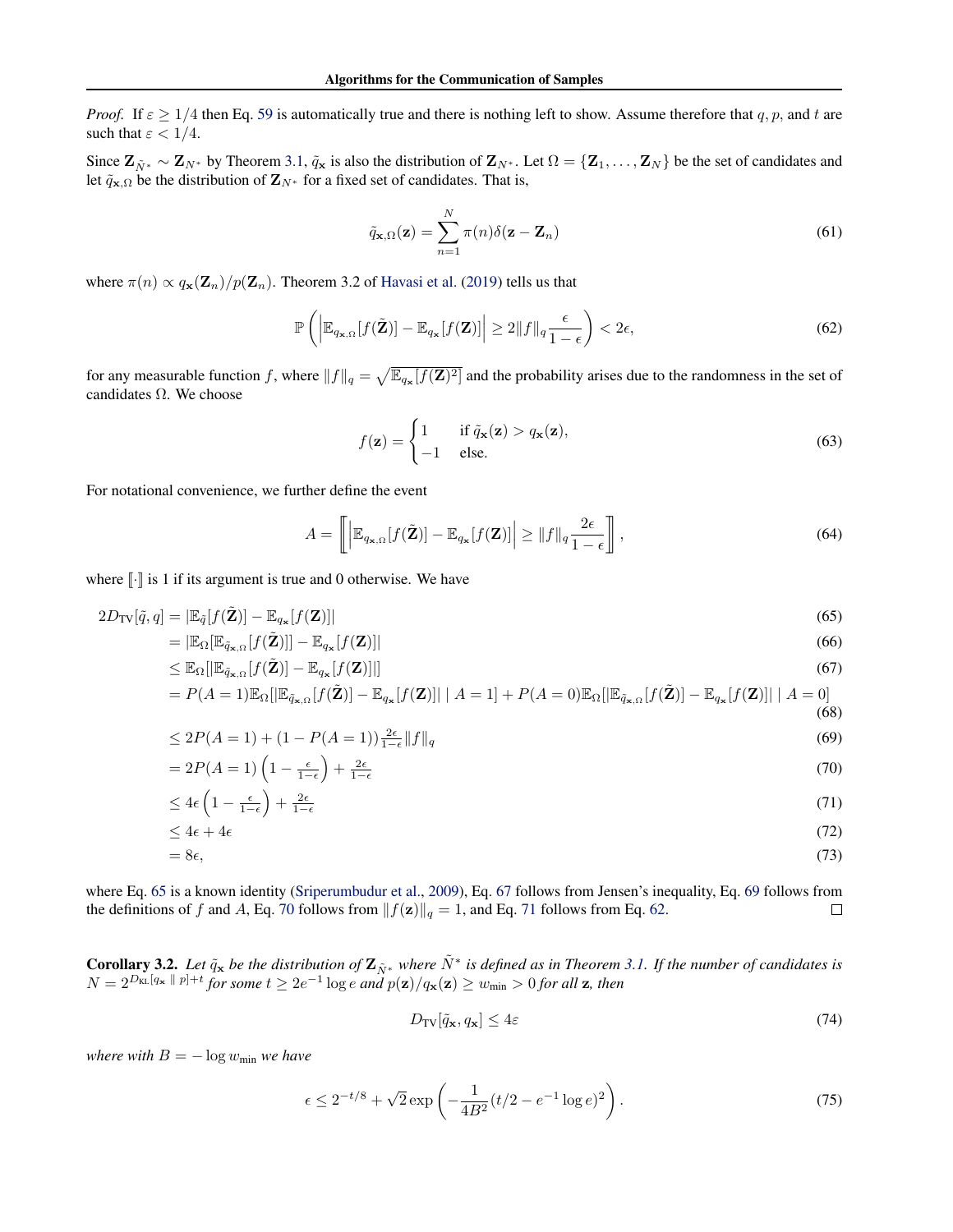*Proof.* By Lemma [D.1,](#page-12-1) we have

$$
D_{\rm TV}[\tilde{q}_{\mathbf{x}}, q_{\mathbf{x}}] \le 4\epsilon \tag{76}
$$

where

$$
\epsilon = \left(2^{-t/4} + 2\sqrt{\mathbb{P}\left(\log\frac{q_{\mathbf{x}}(\mathbf{Z})}{p(\mathbf{Z})} > D_{\text{KL}}[q_{\mathbf{x}} \parallel p] + t/2\right)}\right)^{\frac{1}{2}}.
$$
\n(77)

To prove our claim we need to bound  $\epsilon$ . Define

$$
l(\mathbf{z}) = \max(0, \log q_{\mathbf{x}}(\mathbf{z}) - \log p(\mathbf{z})).
$$
\n(78)

By Claim A.2 of [Harsha et al.](#page-9-3) [\(2007\)](#page-9-3), we have

$$
\mathbb{E}_{q_{\mathbf{x}}}[l(\mathbf{Z})] = \mathbb{E}_{q_{\mathbf{x}}}\left[\max\left(0, \log \frac{q_{\mathbf{x}}(\mathbf{Z})}{p(\mathbf{Z})}\right)\right] = \mathbb{E}_{q_{\mathbf{x}}}\left[\log \frac{q_{\mathbf{x}}(\mathbf{Z})}{p(\mathbf{Z})} - \min\left(0, \log \frac{q_{\mathbf{x}}(\mathbf{Z})}{p(\mathbf{Z})}\right)\right] \le D_{\text{KL}}[q_{\mathbf{x}} \parallel p] + e^{-1} \log e. \tag{79}
$$

Let  $B = -\log w_{\min}$  so that  $l(\mathbf{z}) \leq B$  for all z. We have

$$
\mathbb{P}\left(\log \frac{q_{\mathbf{x}}(\mathbf{Z})}{p(\mathbf{Z})} > D_{\mathrm{KL}}[q_{\mathbf{x}} \parallel p] + t/2\right) = \mathbb{P}\left(l(\mathbf{Z}) > D_{\mathrm{KL}}[q_{\mathbf{x}} \parallel p] + t/2\right)
$$
\n(80)

$$
= \mathbb{P}\left(l(\mathbf{Z}) - \mathbb{E}_{q_{\mathbf{x}}}[l(\mathbf{Z})] > D_{\mathrm{KL}}[q_{\mathbf{x}} \parallel p] - \mathbb{E}_{q_{\mathbf{x}}}[l(\mathbf{Z})] + t/2\right) \tag{81}
$$

$$
\leq \exp\left(-(D_{\text{KL}}[q_{\mathbf{x}} \parallel p] - \mathbb{E}_{q_{\mathbf{x}}}[l(\mathbf{Z})] + t/2)^2/B^2\right) \tag{82}
$$

$$
\leq \exp\left(-(t/2 - e^{-1}\log e)^2/B^2\right) \tag{83}
$$

<span id="page-14-1"></span><span id="page-14-0"></span> $\Box$ 

where the first equality follows from the non-negativity of the KL divergence, Eq. [82](#page-14-0) follows from Hoeffding's inequality, and the last inequality follows from Eq. [79](#page-14-1) and  $t/2 \ge e^{-1} \log e$ . Thus, we have

$$
\epsilon \le \left(2^{-t/4} + 2\exp\left(-\frac{1}{2B^2}(t/2 - e^{-1}\log e)^2\right)\right)^{\frac{1}{2}}
$$
(84)

$$
\leq 2^{-t/8} + \sqrt{2} \exp\left(-\frac{1}{4B^2}(t/2 - e^{-1}\log e)^2\right) \tag{85}
$$

where the second inequality follows from  $\sqrt{a+b} \leq \sqrt{a}$  + √ b.

## E. Proof of Theorem [3.3](#page-4-4)

**Theorem 3.3.** *Let*  $S_n$  *be exponentially distributed RVs and*  $\mathbf{Z}_n$  ∼ *p for all*  $n \in \mathbb{N}$  (*i.i.d.*), and let

$$
T_n = \sum_{m=1}^n S_m, \qquad \tilde{T}_{N,n} = \sum_{m=1}^n \frac{N}{N-m+1} S_m \qquad (86)
$$

*for*  $N \in \mathbb{N}$ *. Let* 

$$
N_{\text{PFR}}^{*} = \underset{n \in \mathbb{N}}{\operatorname{argmin}} \ T_{n} \frac{p(\mathbf{Z}_{n})}{q_{\mathbf{x}}(\mathbf{Z}_{n})},\tag{87}
$$

$$
N_{\text{ORC}}^* = \underset{n \leq N}{\text{argmin}} \ \tilde{T}_{N,n} \frac{p(\mathbf{Z}_n)}{q_{\mathbf{x}}(\mathbf{Z}_n)}.
$$
\n(88)

*Then*  $N_{\text{ORC}}^* \leq N_{\text{PFR}}^*$ . *Further, if*  $N_{\text{PFR}}^*$  *is finite then there exists an*  $M \in \mathbb{N}$  *such that for all*  $N \geq M$  *we have*  $N_{\text{ORC}}^* = N_{\text{PFR}}^*$ .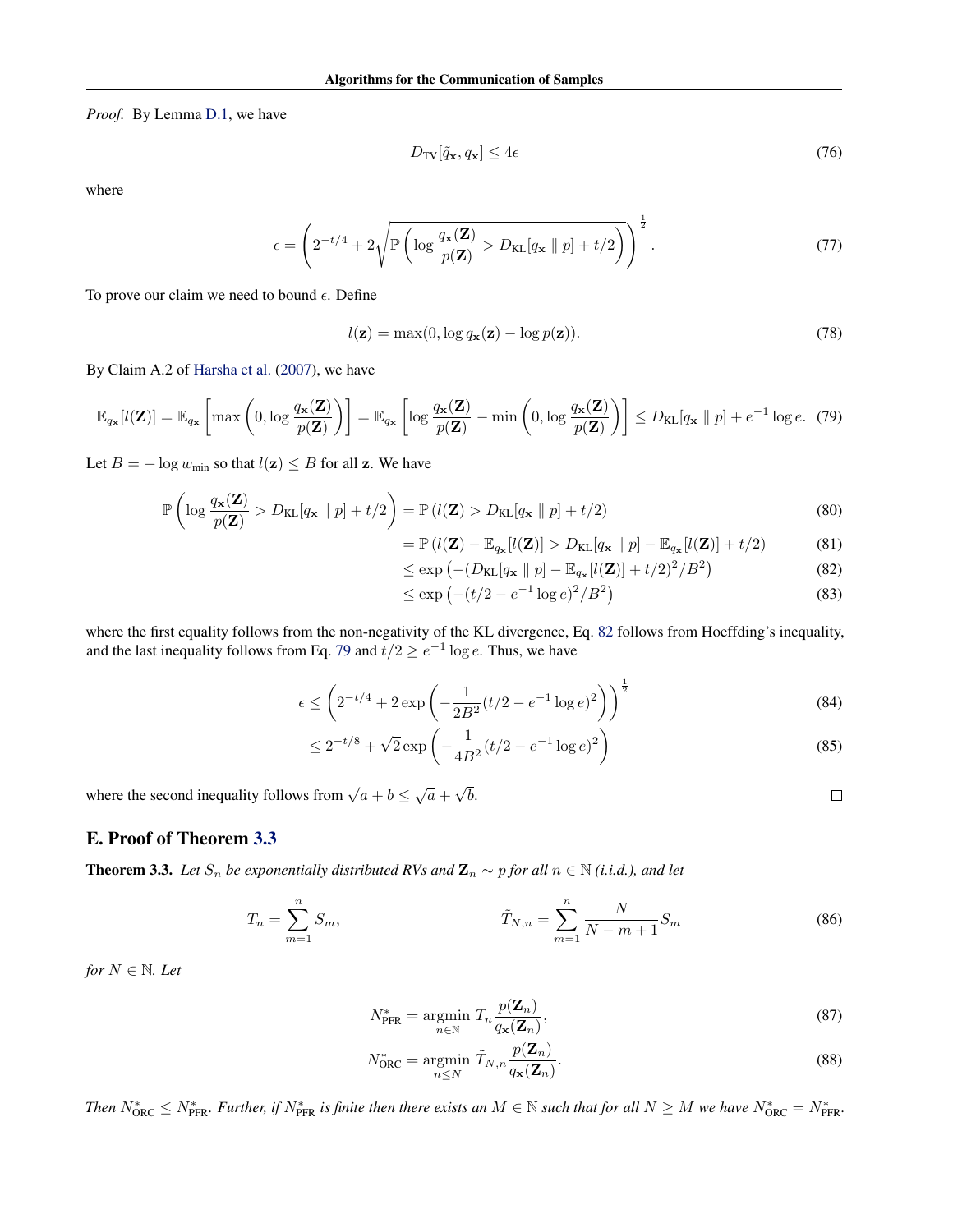*Proof.* We first show that  $N_{\text{ORC}}^* \leq N_{\text{PFR}}^*$ . For any  $\Delta \geq 0$  and n with  $n + \Delta \leq N$  we have

$$
\frac{\tilde{T}_{N,n+\Delta}}{\tilde{T}_{N,n}} = \frac{\sum_{m=1}^{n+\Delta} \frac{N}{N-m+1} S_m}{\sum_{m=1}^{n} \frac{N}{N-m+1} S_m}
$$
\n(89)

$$
=\frac{\sum_{m=1}^{n+\Delta} \frac{N-n+1}{N-m+1} S_m}{\sum_{m=1}^{n} \frac{N-n+1}{N-m+1} S_m}
$$
(90)

<span id="page-15-3"></span>
$$
=\frac{\sum_{m=1}^{n} \frac{N-n+1}{N-m+1} S_m + \sum_{m=n+1}^{n+\Delta} \frac{N-n+1}{N-m+1} S_m}{\sum_{m=1}^{n} \frac{N-n+1}{N-m+1} S_m}
$$
(91)

$$
\geq \frac{\sum_{m=1}^{n} \frac{N-n+1}{N-m+1} S_m + \sum_{m=n+1}^{n+\Delta} S_m}{\sum_{m=1}^{n} \frac{N-n+1}{N-m+1} S_m} \tag{92}
$$

<span id="page-15-4"></span><span id="page-15-1"></span><span id="page-15-0"></span>
$$
\geq \frac{\sum_{m=1}^{n} S_m + \sum_{m=n+1}^{n+\Delta} S_m}{\sum_{m=1}^{n} S_m} \tag{93}
$$

$$
=\frac{T_{n+\Delta}}{T_n} \tag{94}
$$

That is,  $\tilde{T}_{N,n}$  increases at a faster rate than  $T_n$ . Eq. [92](#page-15-0) is true because  $S_m \ge 0$  and  $(N - n + 1)/(N - m + 1) > 1$  for  $m \ge n + 1$ . Eq. [93](#page-15-1) is true because  $(N - n + 1)/(N - m + 1) \le 1$  for  $m \le n$  and

$$
f: [0, \infty) \to [0, \infty), \quad t \mapsto \frac{t+a}{t} \tag{95}
$$

is a monotonically decreasing function for any  $a \geq 0$ .

Now assume that  $N_{\text{PFR}}^*$  takes on some value  $n^* \in \mathbb{N}$ . If  $n^* \geq N$  then  $N_{\text{ORC}}^* \leq N_{\text{PFR}}^*$  since  $N_{\text{ORC}}^* \leq N$ . If  $n^* \leq N$ , to show that  $N_{\text{ORC}}^*$  does not exceed  $N_{\text{PFR}}^*$  it is enough to show that<sup>[1](#page-15-2)</sup>

$$
\widetilde{T}_{N,n^*} \frac{p(\mathbf{Z}_{n^*})}{q_\mathbf{x}(\mathbf{Z}_{n^*})} \leq \widetilde{T}_{N,n^*+\Delta} \frac{p(\mathbf{Z}_{n^*+\Delta})}{q_\mathbf{x}(\mathbf{Z}_{n^*+\Delta})}
$$
\n(96)

for any  $\Delta > 0$  with  $n^* + \Delta \leq N$ , since  $N_{ORC}^*$  then must be either  $n^*$  or take on a smaller value. By definition of  $N_{\text{PFR}}^*$ , we have

$$
T_{n^*} \frac{p(\mathbf{Z}_{n^*})}{q_{\mathbf{x}}(\mathbf{Z}_{n^*})} \leq T_{n^* + \Delta} \frac{p(\mathbf{Z}_{n^* + \Delta})}{q_{\mathbf{x}}(\mathbf{Z}_{n^* + \Delta})}
$$
(97)

for any  $\Delta > 0$ . From this and Eqs. [89](#page-15-3) to [94](#page-15-4) it follows that

$$
\frac{p(\mathbf{Z}_{n^*})}{q_\mathbf{x}(\mathbf{Z}_{n^*})} \le \frac{T_{n^*+\Delta}}{T_{n^*}} \frac{p(\mathbf{Z}_{n^*+\Delta})}{q_\mathbf{x}(\mathbf{Z}_{n^*+\Delta})},\tag{98}
$$

$$
\frac{p(\mathbf{Z}_{n^*})}{q_{\mathbf{x}}(\mathbf{Z}_{n^*})} \le \frac{\tilde{T}_{N,n^*+\Delta}}{\tilde{T}_{N,n^*}} \frac{p(\mathbf{Z}_{n^*+\Delta})}{q_{\mathbf{x}}(\mathbf{Z}_{n^*+\Delta})},\tag{99}
$$

$$
\tilde{T}_{N,n} \frac{p(\mathbf{Z}_{n^*})}{q_\mathbf{x}(\mathbf{Z}_{n^*})} \le \tilde{T}_{N,n^*+\Delta} \frac{p(\mathbf{Z}_{n^*+\Delta})}{q_\mathbf{x}(\mathbf{Z}_{n^*+\Delta})},\tag{100}
$$

(101)

which concludes the proof of  $N_{\text{ORC}}^* \leq N_{\text{PFR}}^*$ .

Next, we show that  $N_{\text{ORC}}^* = N_{\text{PFR}}^*$  for large enough N. First note that we can equivalently define  $N_{\text{ORC}}^*$  as follows,

$$
N' = \min\{N_{\text{PFR}}^*, N\}, \qquad N_{\text{ORC}}^* = \underset{n \le N'}{\operatorname{argmin}} \tilde{T}_{N,n} \frac{p(\mathbf{Z}_n)}{q_{\mathbf{x}}(\mathbf{Z}_n)}.
$$
(102)

<span id="page-15-2"></span><sup>&</sup>lt;sup>1</sup>We assume that in case of a tie, argmin returns the smaller index.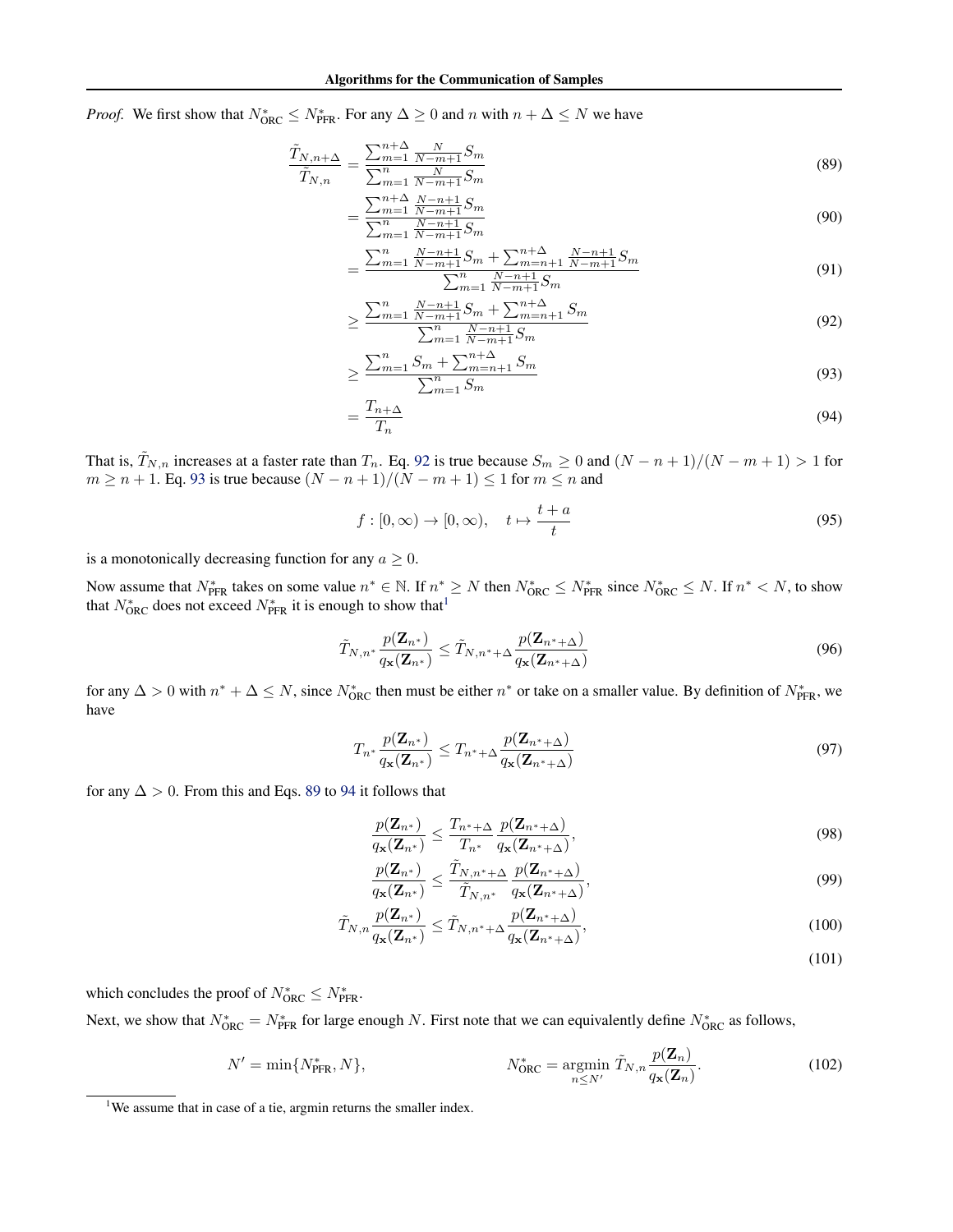We have

$$
\lim_{N \to \infty} \tilde{T}_{N,n} = \sum_{m=1}^{n} \left( \lim_{N \to \infty} \frac{N}{N-m+1} \right) S_m = T_n \tag{103}
$$

for all  $n \leq N^*_{\text{PFR}}$  and therefore

$$
\lim_{N \to \infty} N_{\text{ORC}}^* = \lim_{N \to \infty} \operatorname*{argmin}_{n \leq N'} \tilde{T}_{N,n} \frac{p(\mathbf{Z}_n)}{q_{\mathbf{x}}(\mathbf{Z}_n)}
$$
(104)

$$
= \underset{n \leq N'}{\text{argmin}} \lim_{N \to \infty} \tilde{T}_{N,n} \frac{p(\mathbf{Z}_n)}{q_\mathbf{x}(\mathbf{Z}_n)} \tag{105}
$$

$$
= \underset{n \le N_{\text{PFR}}^*}{\text{argmin}} \lim_{N \to \infty} \tilde{T}_{N,n} \frac{p(\mathbf{Z}_n)}{q_{\mathbf{x}}(\mathbf{Z}_n)}
$$
(106)

$$
= \underset{n \le N_{\text{PFR}}}{\text{argmin}} T_n \frac{p(\mathbf{Z}_n)}{q_\mathbf{x}(\mathbf{Z}_n)} \tag{107}
$$

$$
=N_{\text{PFR}}^*.\tag{108}
$$

Hence, since  $N_{\text{PFR}}^*$  is assumed to be finite, there is an  $M \in \mathbb{N}$  such that  $N_{\text{ORC}}^* = N_{\text{PFR}}^*$  for  $N \geq M$ .  $\Box$ 

## F. Proof of Corollary [3.4](#page-4-6)

**Corollary 3.4.** Let  $C = \mathbb{E}_{\mathbf{X}}[D_{\text{KL}}[q_{\mathbf{X}} \parallel p]]$  and let  $N_{\text{ORC}}^*$  be defined as in Theorem [3.3.](#page-4-4) Then

$$
H[N_{\text{ORC}}^*] < C + \log(C+1) + 4. \tag{109}
$$

*Proof.* Let  $N_{\text{PFR}}^*$  be defined as in Theorem [3.3.](#page-4-4) [Li & El Gamal](#page-9-2) [\(2018,](#page-9-2) Appendix A) showed that

$$
\mathbb{E}[\log N_{\text{PFR}}^* \mid \mathbf{X} = \mathbf{x}] \le D_{\text{KL}}[q_{\mathbf{x}} \parallel p] + e^{-1} \log e + 1. \tag{110}
$$

While [Li & El Gamal](#page-9-2) [\(2018\)](#page-9-2) were only considering the case where  $p(z) = \mathbb{E}_{\mathbf{X}}[q_{\mathbf{X}}(z)]$ , their proof of the above statement does not make use of this assumption. Since  $N_{\text{ORC}}^* \le N_{\text{PFR}}^*$ , we also have

$$
\mathbb{E}[\log N_{\text{ORC}}^*] \le \mathbb{E}[\log N_{\text{PFR}}^*] \le \mathbb{E}_{\mathbf{X}}[D_{\text{KL}}[q_{\mathbf{X}} \parallel p]] + e^{-1} \log e + 1. \tag{111}
$$

[Li & El Gamal](#page-9-2) [\(2018,](#page-9-2) Appendix B) further showed that for any random variable  $N^*$  with values in N, we have

$$
\mathbb{E}[-\log p_{\lambda}(N^*)] \le \mathbb{E}[\log N^*] + \log(\mathbb{E}[\log N^*] + 1) + 1,
$$
\n(112)

where  $p_{\lambda}(n) \propto n^{-\lambda}$  is a Zipf distribution with

$$
\lambda = 1 + 1/\mathbb{E}[\log N^*].\tag{113}
$$

Applied to  $N_{\text{ORC}}^*$  and using Eq. [111,](#page-16-0) we get

$$
H[N_{\text{ORC}}^*] \le \mathbb{E}[-\log p_\lambda(N_{\text{ORC}}^*)]
$$
\n(114)

$$
\leq \mathbb{E}[\log N_{\text{ORC}}^*] + \log(\mathbb{E}[\log N_{\text{ORC}}^*] + 1) + 1 \tag{115}
$$

 $\leq C + \log(C + e^{-1}\log e + 2) + e^{-1}\log e + 2$  (116)

$$
\langle C + \log(C + 1) + 4. \tag{117}
$$

<span id="page-16-0"></span> $\Box$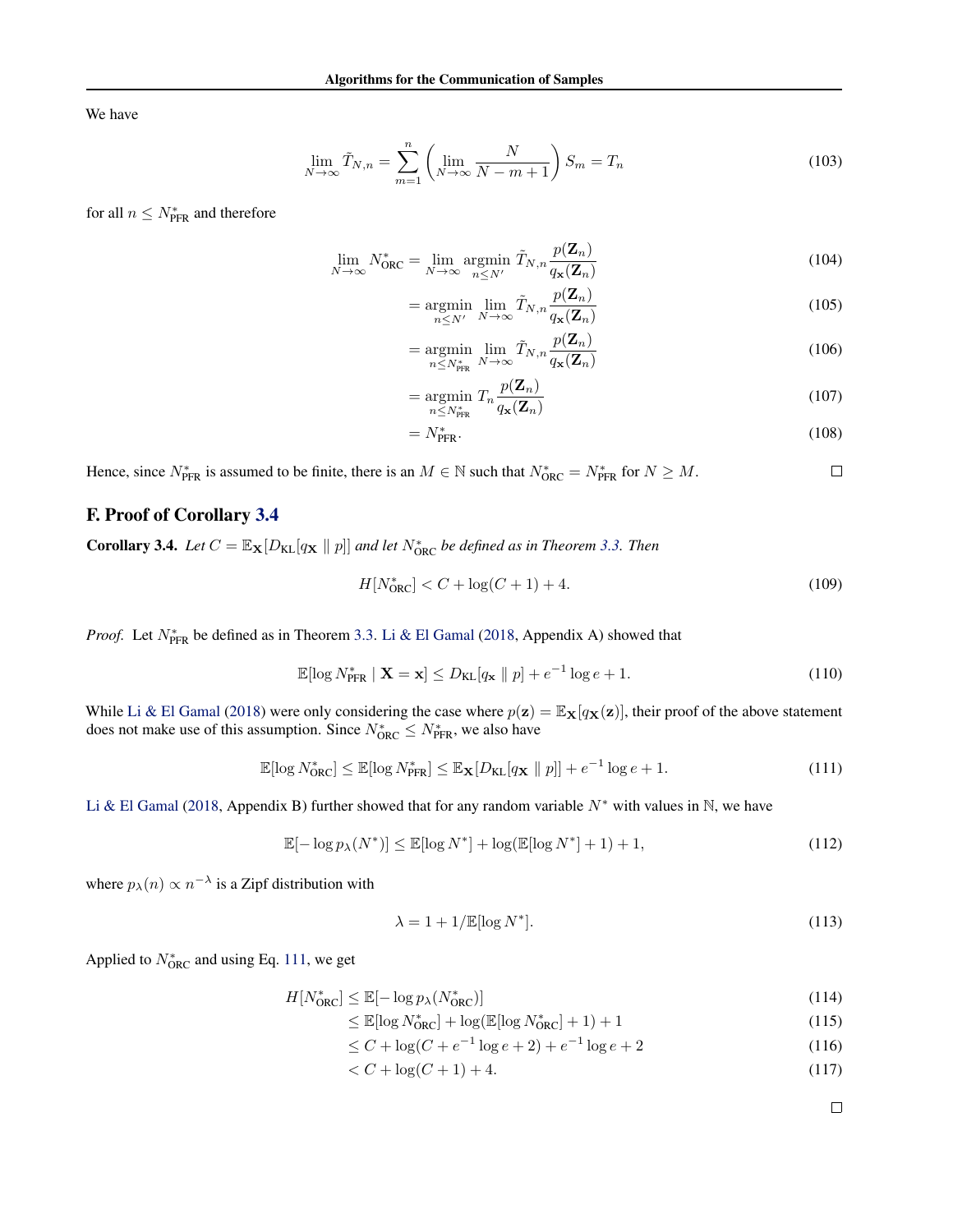## G. Proof of Theorem [3.5](#page-6-2)

Let us first briefly repeat the relevant definitions from the main text. We have

<span id="page-17-0"></span>
$$
r_{\mathbf{x}}(\mathbf{z}) = \begin{cases} 1 & \text{if } \mathbf{z} \in \mathbf{c}_{\mathbf{x}} + [-0.5, 0.5)^D, \\ 0 & \text{else,} \end{cases} \tag{118}
$$

where  $c_x$  is chosen such that the support of  $r_x$  is contained within  $[0, M_1) \times \cdots [0, M_D)$ . Candidates are generated via dithered quantization

$$
\mathbf{U}_n \sim \text{Uniform}([0,1)^D), \qquad \qquad \mathbf{K}_n = \lfloor \mathbf{c_x} - \mathbf{U}_n \rfloor, \qquad \qquad \mathbf{Z}_n = \mathbf{K}_n + \mathbf{U}_n, \qquad (119)
$$

so that  $\mathbf{Z}_n \sim r_{\mathbf{x}}$ . One of the candidates is then selected according to

$$
\tilde{T}_{N,n} = \sum_{m=1}^{n} \frac{N}{N-m+1} S_m, \qquad N^* = \operatorname*{argmin}_{n \leq N} \tilde{T}_{N,n} \frac{r_{\mathbf{x}}(\mathbf{Z}_n)}{q_{\mathbf{x}}(\mathbf{Z}_n)}, \qquad (120)
$$

where the support of  $q_x$  is assumed to be contained in the support of  $r_x$ . For notational convenience, further define

$$
K^* = K_{N^*}, \t\t U^* = U_{N^*}, \t\t Z^* = Z_{N^*}.
$$
 (121)

Note that  $\mathbf{Z}^* = \mathbf{K}^* + \mathbf{U}^*$ . The following theorem bounds the coding cost of optimally encoding  $N^*$  and  $\mathbf{K}^*$ .

**Theorem 3.5.** Let  $N^*$  and  $\mathbf{K}^*$  be defined as in Eqs. [120](#page-17-0) and [121](#page-17-1) and let p be the uniform distribution over  $[0, M_1) \times \cdots \times$  $[0, M_D)$  *for some*  $M_i \in \mathbb{N}$ *. Then* 

$$
H[N^*, \mathbf{K}^*] < C + \log(C - \sum_{i} \log M_i + 1) + 4,
$$

*where*  $C = \mathbb{E}_{\mathbf{X}}[D_{\mathrm{KL}}[q_{\mathbf{X}} \parallel p]].$ 

*Proof.* By Corollary [3.4,](#page-4-6) we have

<span id="page-17-1"></span>
$$
H[N^*] < C' + \log(C' + 1) + 4 \tag{122}
$$

where  $C' = \mathbb{E}_{\mathbf{X}}[D_{\text{KL}}[q_{\mathbf{X}} \mid r_{\mathbf{X}}]] = C - \sum_i \log M_i$ , assuming the support of  $q_{\mathbf{x}}$  is contained in the support of  $r_{\mathbf{x}}$ .

Next consider the coding cost of K<sup>\*</sup>. Note that for each entry  $K_i^*$  in K<sup>\*</sup> we must have  $0 \le K_i^* < M_i$  since otherwise  $K_i^* + U_i^* < 0$  or  $K_i^* + U_i^* \ge M_i$ , that is,  $\mathbf{Z}^* = \mathbf{K}^* + \mathbf{U}^*$  would be outside the support of  $r_{\mathbf{X}}$ . Hence,

$$
H[\mathbf{K}^*] \le \sum_i \log M_i \tag{123}
$$

$$
= \log \frac{1}{p(\mathbf{z})}
$$
\n(124)

$$
= \mathbb{E}_{\mathbf{X}} \left[ \mathbb{E}_{\mathbf{Z} \sim q_{\mathbf{X}}} \left[ \log \frac{r_{\mathbf{X}}(\mathbf{Z})}{p(\mathbf{Z})} \right] \right]
$$
(125)

$$
= \mathbb{E}_{\mathbf{X}} \left[ \mathbb{E}_{\mathbf{Z} \sim q_{\mathbf{X}}} \left[ \log \frac{q_{\mathbf{X}}(\mathbf{Z}) r_{\mathbf{X}}(\mathbf{Z})}{p(\mathbf{Z}) q_{\mathbf{X}}(\mathbf{Z})} \right] \right]
$$
(126)

$$
=C-C'.
$$
\n<sup>(127)</sup>

Taken together, we have

$$
H[N^*, \mathbf{K}^*] \le H[N^*] + H[\mathbf{K}^*] < C' + \log(C' + 1) + 4 + C - C' = C + \log(C - \sum_i \log M_i + 1) + 4,\tag{128}
$$

proving the claim.

$$
\Box
$$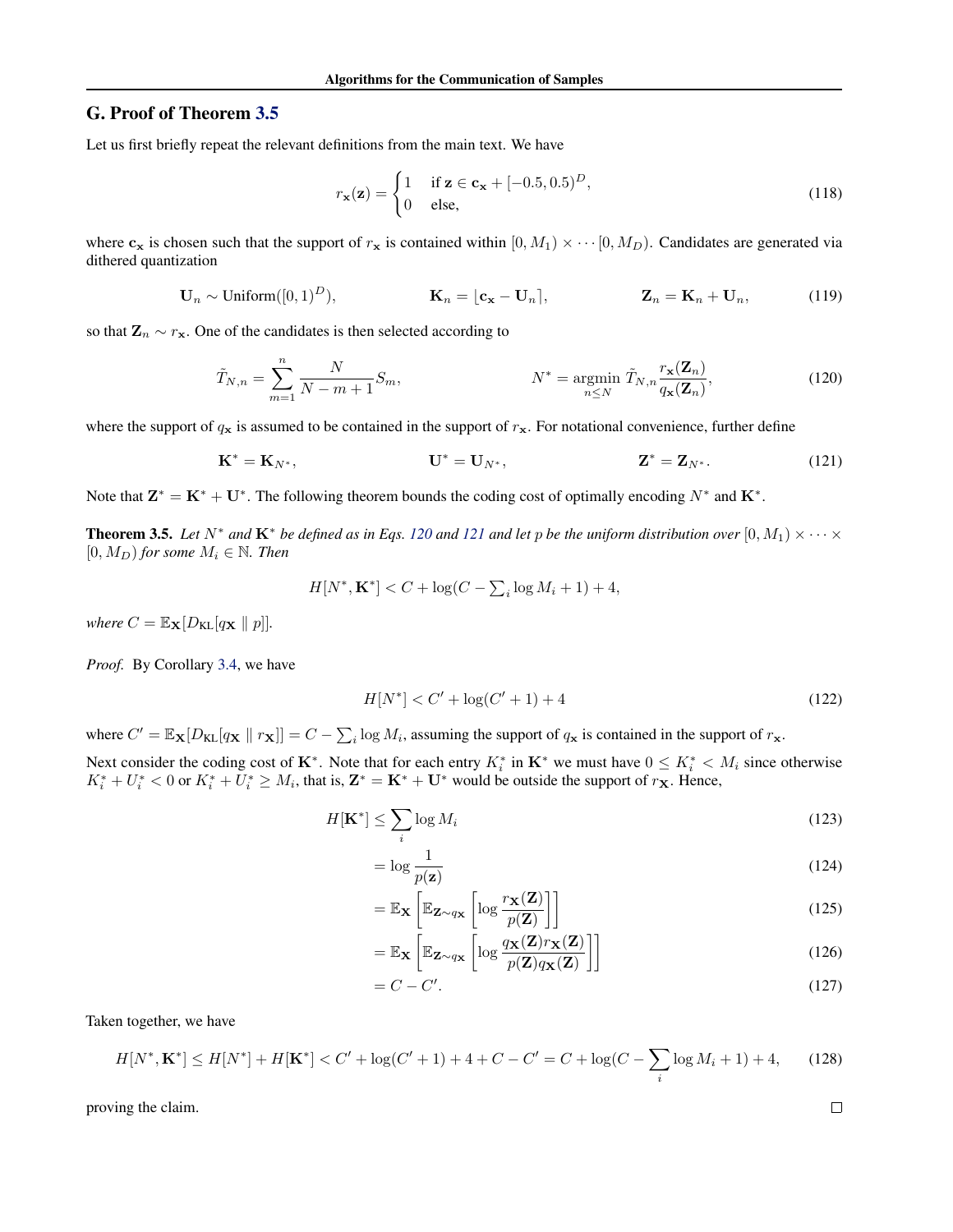## H. Hybrid coding for Gaussian distributions

Let  $\tilde{q}_x$  be a truncated Gaussian with mean x and covariance I and let  $\theta$  be the fraction of mass which has been truncated. We assume that the mean is itself Gaussian distributed with covariance  $\sigma^2 I$  so that a Gaussian with covariance  $(\sigma^2 + 1)I$  is a suitable candidate generating distribution  $\tilde{p}$ .

To make the marginal distribution uniform, we first transform each coordinate with the CDF of a univariate Gaussian with variance  $\sigma^2 + 1$ ,  $\Phi_{\sigma^2+1}$ . After this transformation, different target distributions have supports of varying widths. The distribution with the widest support is centered at zero. The support of the truncated Gaussian is limited to the left and right by

$$
a = \Phi^{-1}(\theta'/2), \qquad b = \Phi^{-1}(1 - \theta'/2), \tag{129}
$$

along each coordinate, where  $\theta' = 1 - (1 - \theta)^{1/D}$  and  $\Phi$  is the CDF of a standard normal. After the transformation, the limits of the support become  $\Phi_{\sigma^2+1}(a)$  and  $\Phi_{\sigma^2+1}(b)$ , respectively, so that we can scale the distributions by

$$
M = \left\lfloor \frac{1}{\Phi_{\sigma^2 + 1}(b) - \Phi_{\sigma^2 + 1}(a)} \right\rfloor \tag{130}
$$

along the *i*th coordinate while still ensuring that the distributions fit into a unit interval. For  $D = 1$ , the target distribution becomes

$$
q_x(z) = \frac{\tilde{q}_x(\tilde{z})}{M\Phi_{\sigma^2+1}'(\tilde{z})} = \frac{1}{M} \frac{\tilde{q}_x(\tilde{z})}{\mathcal{N}(\tilde{z}; 0, \sigma^2 + 1)}
$$
(131)

where  $\tilde{z} = \Phi_{\sigma^2+1}^{-1}(z/M)$  and  $z \in [0, M)$ . This is illustrated in Figure [1.](#page-6-3) For  $D > 1$ , we have

$$
q_{\mathbf{x}}(\mathbf{z}) = \prod_i q_{x_i}(z_i). \tag{132}
$$

For  $w_{\text{min}}$ , we choose

$$
\inf_{\mathbf{z}} \frac{p(\mathbf{z})}{q_{\mathbf{x}}(\mathbf{z})} = \inf_{\mathbf{\tilde{z}}} \frac{\tilde{p}(\tilde{\mathbf{z}})}{\tilde{q}_{\mathbf{x}}(\tilde{\mathbf{z}})} \ge \inf_{\mathbf{\tilde{z}}} \frac{(1-\theta)\mathcal{N}(\tilde{\mathbf{z}}; 0, (\sigma^2+1)\mathbf{I})}{\mathcal{N}(\tilde{\mathbf{z}}; \mathbf{x}, \mathbf{I})} = (1-\theta)\frac{\mathcal{N}(\tilde{\mathbf{z}}_{\min}; 0, (\sigma^2+1)\mathbf{I})}{\mathcal{N}(\tilde{\mathbf{z}}_{\min}; \mathbf{x}, \mathbf{I})} = w_{\min}
$$
(133)

where

$$
\tilde{\mathbf{z}}_{\min} = \frac{\sigma^2 + 1}{\sigma^2} \mathbf{x}.\tag{134}
$$

is the minimizer of the infimum on the right-hand side. Since the density ratios are invariant under transformation, we can use the same  $w_{\text{min}}$  for ORC/PFR and the hybrid coding scheme.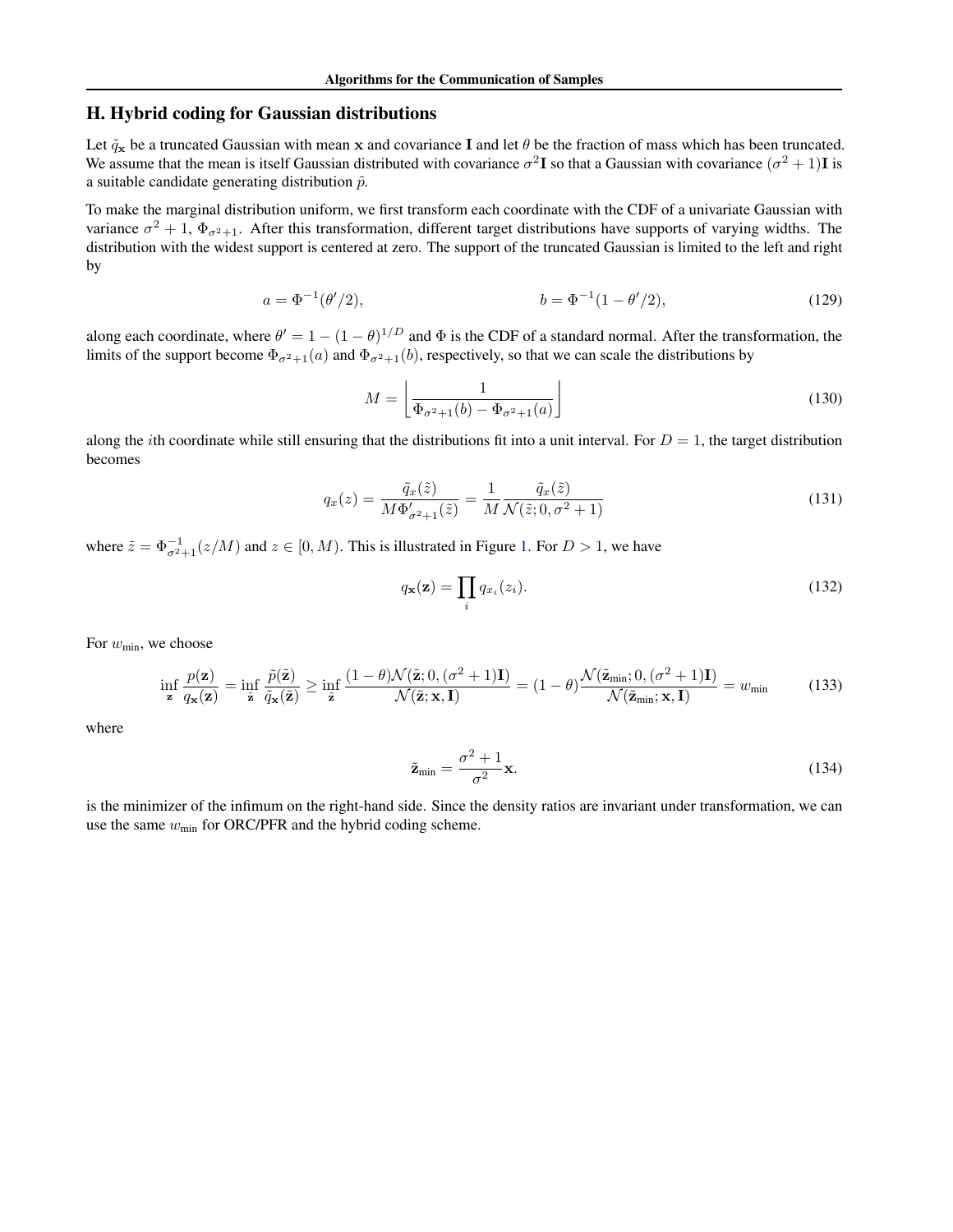## <span id="page-19-0"></span>I. Additional results



<span id="page-19-1"></span>Figure 4. Additional results comparing the computational cost of the hybrid coding scheme with PFR/ORC on multivariate Gaussian distributions (25th, median, and 75th percentile). Dashed lines correspond to empirical performance measured by running the full algorithm while solid lines were obtained through simulations by sampling the number of iterations from their known distributions.

Figure [4](#page-19-1) illustrates the computational cost of encoding Gaussian samples with either the Poisson functional representation (PFR) or the hybrid coding scheme ( $N = \infty$ ). For a fixed target distribution and corresponding  $w_{min}$ , the number of iterations of the PFR is geometrically distributed with parameter  $w_{\text{min}}$  [\(Maddison,](#page-9-12) [2016\)](#page-9-12). For the hybrid algorithm, the number of iterations is also geometrically distributed but with parameter  $w_{\min} \prod_i M_i$ . Solid lines in Figure [4](#page-19-1) were estimated by repeatedly sampling a target distribution  $q_x$ , then computing  $w_{min}$  and finally sampling from the corresponding geometric distribution. Dashed lines correspond to empirical results by running the full algorithm. The empirical results match our simulated results.

For small  $\sigma$  the performance of the hybrid coding scheme matches that of the PFR. Once  $\sigma$  is large enough that  $M_i > 1$ , the hybrid coding scheme substantially outperforms the PFR. The wiggliness in the green curves is explained by the fact that the  $M_i$  are discontinuous functions of  $\sigma$ .